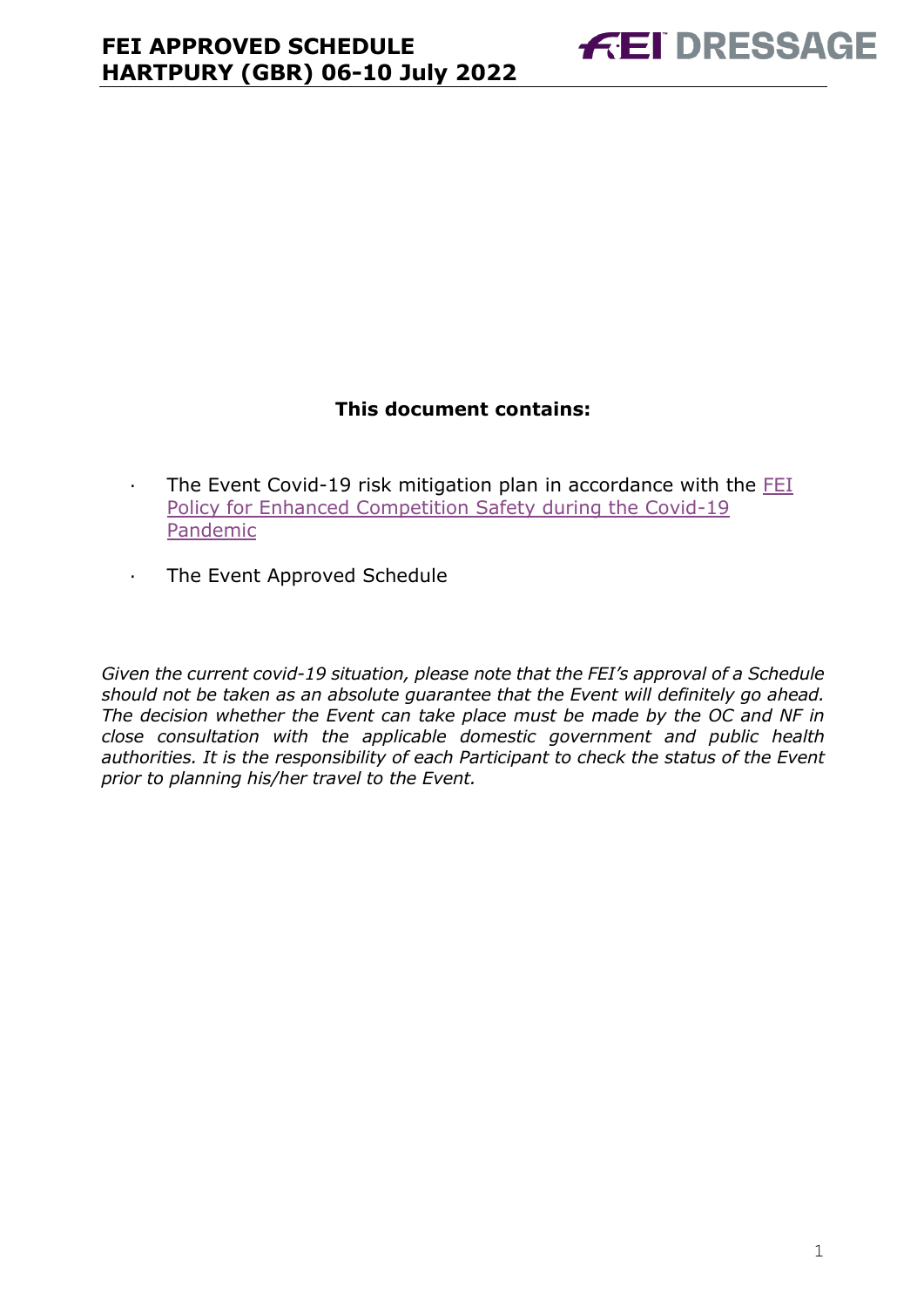### **COVID-19 Risk Mitigation Plan.**

Hartpury have put numerous measures in place in order to protect visitors to the site. It is essential that any persons attending read and abide by the guidance laid out in this document. The document will be kept up to date with any relevant changes to policies and protocols set out by the UK government and the National Federation, British Dressage.

#### **Competition Overview:**

• All persons attending the competition must adhere to the Public Health England and HMG guidance, and advice on distancing measures regarding Coronavirus which can be found at: www.gov.uk/coronavirus

• All persons attending the competition are responsible for monitoring their own personal and family health prior to, during, and after the competition.

#### **Before athletes and officials depart for the competition, athletes will be advised:**

• Not to attend the venue if you, any of your associated visitors, or anyone that you have been in direct contact with, have shown any Covid-19 symptoms 7 days prior to arrival to the competition.

• Not to attend the venue if you, any of your associated visitors, or anyone that you have been in direct contact with, has tested positive for Covid-19 14 days prior to the competition.

#### **Upon arrival at the competition:**

Depending on the Government guidelines and Covid-19 situation at the time athletes, grooms, owners and any other persons staying on-site may be subject to either a lateral flow test or to a temperature check before being allowed to leave their transport. This will be using a non-invasive thermometer.

#### **Throughout the competition**:

• A Contingency Medical Response Plan for Covid-19 has been developed for this event by the Covid-19 Response Team; consisting of officials from both the venue and medical team.

• Should any person onsite develop Covid-19 symptoms whilst at the competition, the below guidelines will be actioned:

- The person and any connected persons must self-isolate immediately within their accommodation, then remove themselves immediately from the venue
- The person must notify a member of the onsite Covid-19 Response Team whose contact details will be made available to all visitors prior to arrival and at the competition
- The Covid-19 Response Team will notify the relevant local public health authorities
- Alternatively, the Covid-19 Response Team will be able to assess and test anyone presenting with Covid-19 symptoms in an isolation room solely dedicated to dealing with visitors presenting with Covid-19 symptoms
- Hand sanitiser stations will be stationed across the venue

• Facilities including but not limited to: judge's box, toilets, hospitality rooms, the show secretary's office, wash rooms, will undergo routine cleaning throughout the competition.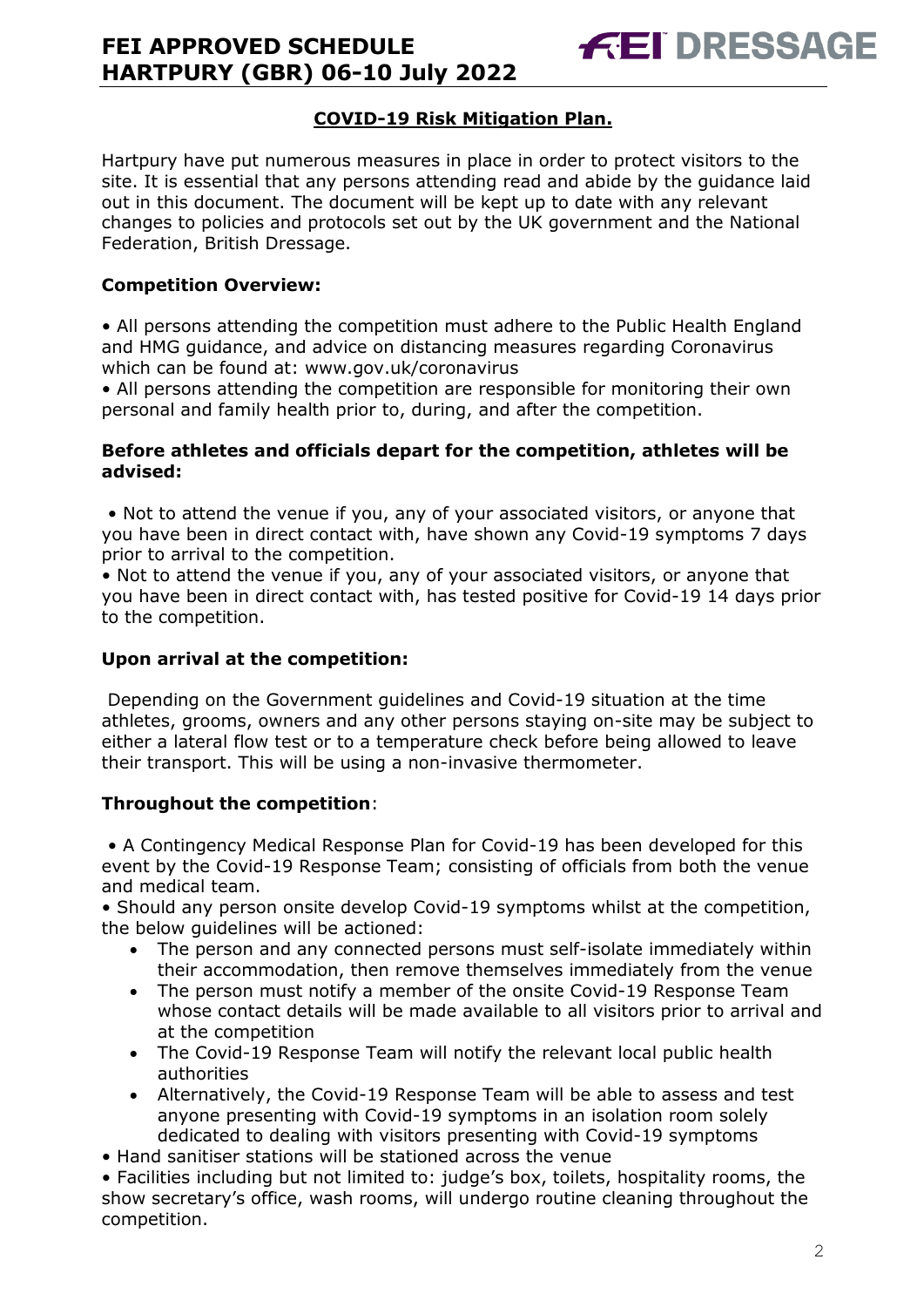### **Officials:**

• A separate car park for officials will be made available to minimise unnecessary interactions with other visitors onsite

• Officials/volunteers will be provided with PPE if required whilst attending the competition

• Officials will be provided with food and refreshments in a separate location to minimise unnecessary interactions with other visitors onsite

• Where possible, equipment required by officials should be provided by the officials themselves

• Where International officials are attending the competition, appropriate medical insurance must be in place to include Covid-19 care.

#### **Athletes:**

• Information packs will also be provided to competitors on arrival which will include all Covid-19 protocols and contact details.

• Where International athletes and support staff are attending the competition, appropriate medical insurance must be in place to include Covid-19 care.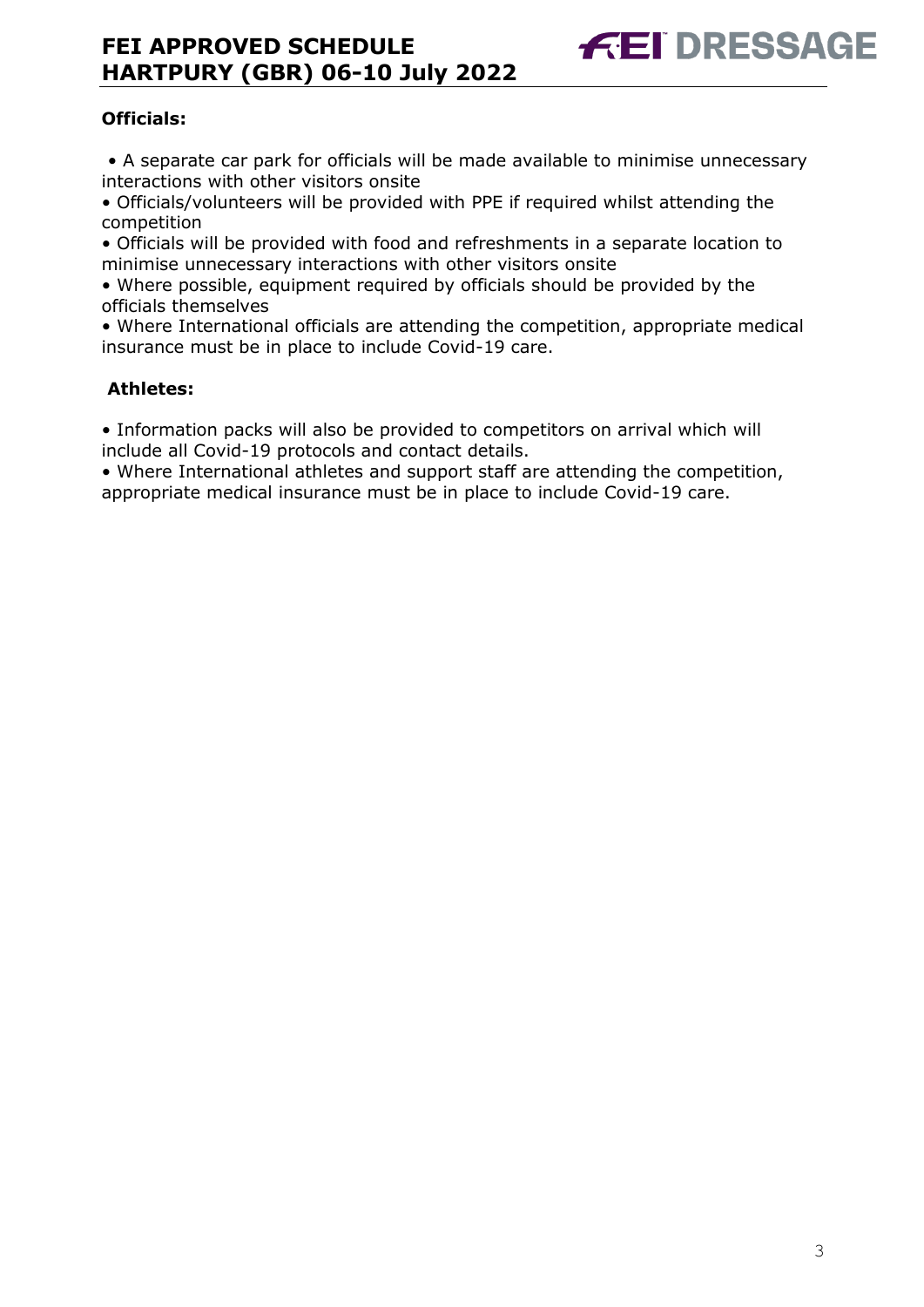# **I. DENOMINATION OF EVENT**



# <span id="page-3-0"></span>**II. GENERAL CONDITIONS**

- FEI Statutes, 24<sup>th</sup> edition, effective 17 November 2021.
- FEI General Regulations, 24<sup>th</sup> edition, 1<sup>st</sup> January 2020, updates effective 1<sup>st</sup> January 2022.
- FEI Veterinary Regulations,  $14<sup>th</sup>$  edition, effective  $1<sup>st</sup>$  January 2018, updates effective 1<sup>st</sup> January 2022.
- **- FEI Dressage Rules (25 th edition, effective 1st January 2014, including updates 1 st January 2022) and if applicable the FEI Dressage World CupTM Rules 2021/2022 and 2022/2023 and FEI Dressage Nations CupTM Rules 2022.**
- Equine Anti-Doping and Controlled Medication Regulations (EADCMR), 3rd Edition, effective 1<sup>st</sup> January 2021.
- FEI Anti-Doping Rules for Human Athletes (ADRHA), based upon the 2021 WADA Code, effective 1<sup>st</sup> January 2021.
- The FEI Policy for Enhanced Competition Safety during the Covid-19 Pandemic, effective as of 1 July 2020 and until further notice.
- Given the current Covid-19 situation, please note that the FEI's approval of a Schedule should not be taken as an absolute guarantee that the Event will definitely go ahead. The decision whether the Event can take place must be made by the OC and NF in close consultation with the applicable domestic government and public health authorities. It is the responsibility of each Participant to check the status of the Event prior to planning their travel to the Event.
- All subsequent published revisions, the provisions of which will take precedence.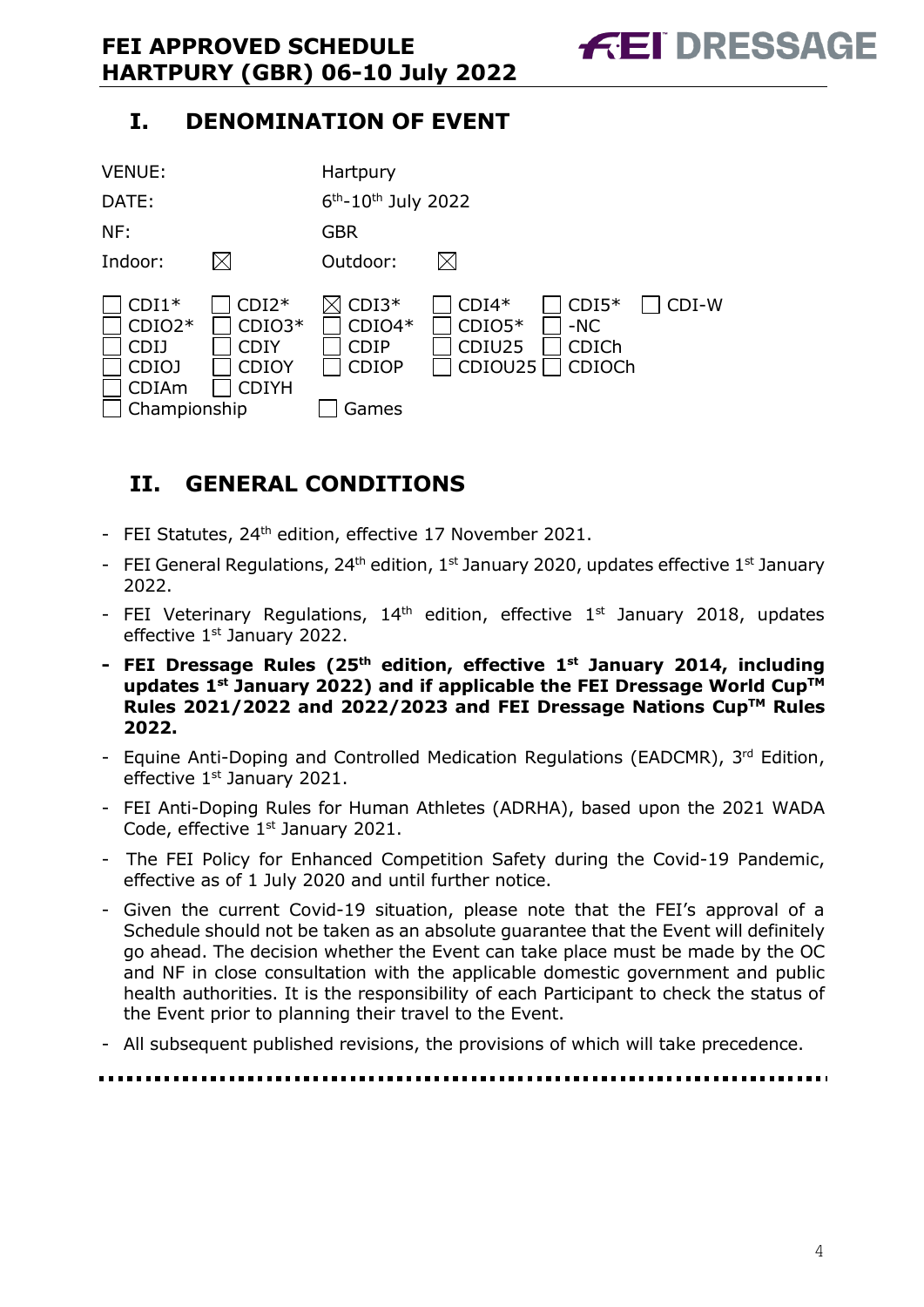**FEI DRESSAGE** 

Approved by the FEI, Lausanne, on 30/05/2022.

 $F$ ℺

Bettina De Rham. FEI Dressage Director.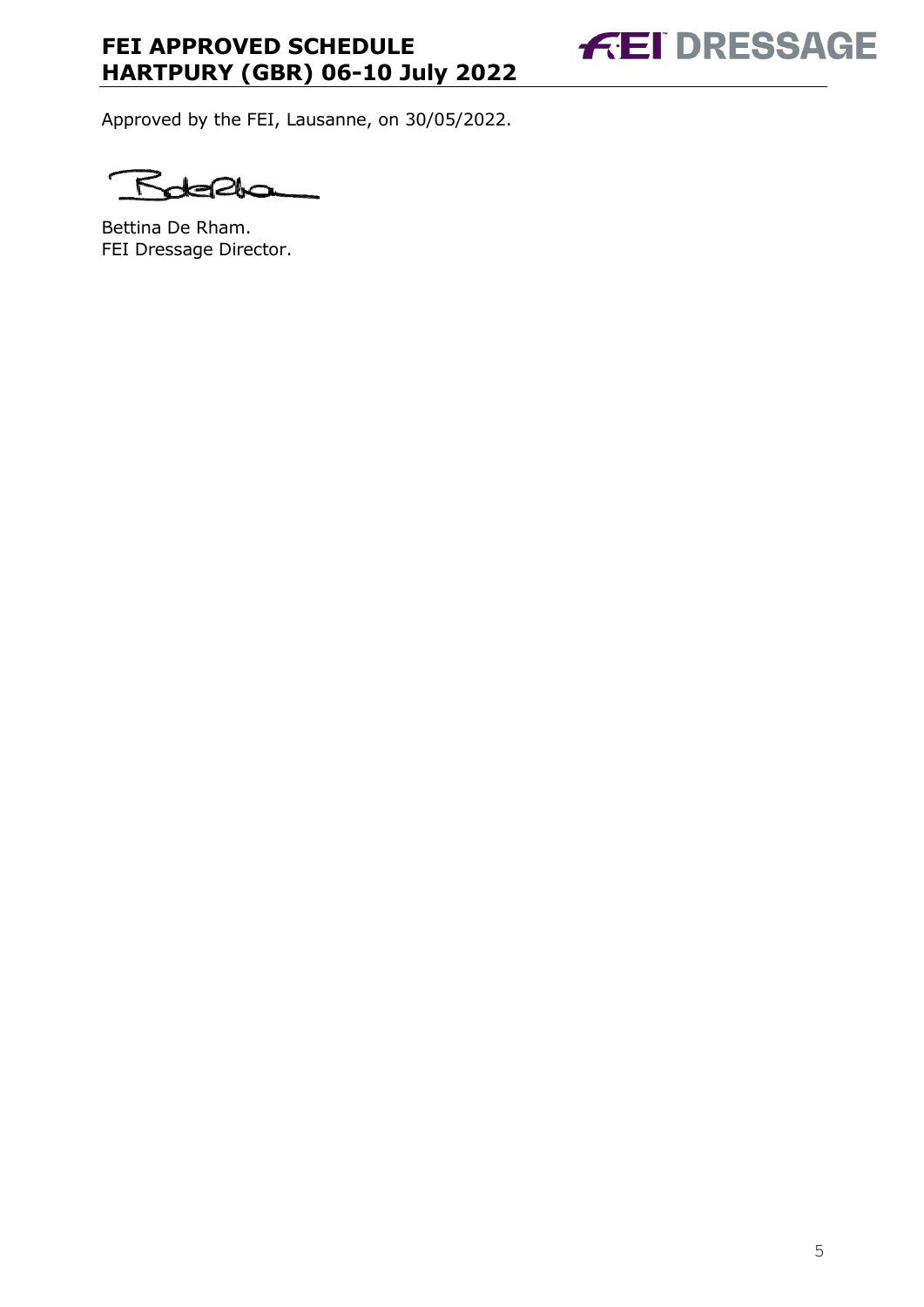# HARTPURY (GBR) 06-10 July 2022 **TABLE OF CONTENTS**

FEI APPROVED SCHEDULE

| I.  |                                                                                              |                                                                                                                   |
|-----|----------------------------------------------------------------------------------------------|-------------------------------------------------------------------------------------------------------------------|
| II. |                                                                                              |                                                                                                                   |
|     |                                                                                              | III. THE FEI CODE OF CONDUCT FOR THE WELFARE OF THE HORSE 8                                                       |
|     | 1.<br>2.                                                                                     | 3.                                                                                                                |
|     |                                                                                              |                                                                                                                   |
|     |                                                                                              |                                                                                                                   |
|     | 1.<br>2.<br>3.<br>4.                                                                         | ADDITIONAL FEES/CHARGES BY ORGANISING COMMITTEE:  13<br>DEGREE OF DIFFICULTY - FLOORPLAN GRAND PRIX FREESTYLE  14 |
|     |                                                                                              |                                                                                                                   |
| IX. |                                                                                              |                                                                                                                   |
|     | 2.                                                                                           |                                                                                                                   |
| XI. |                                                                                              | LOGISTICAL/ADMINISTRATIVE/TECHNICAL INFORMATION20                                                                 |
|     | 1.<br>2.<br>3.<br>4.<br>5.<br>6.<br>7.<br>8.<br>9.<br>10.<br>11.<br>12.<br>13.<br>14.<br>15. | LOCAL TRANSPORTATION - ARRANGEMENTS FROM HOTEL TO                                                                 |
|     |                                                                                              |                                                                                                                   |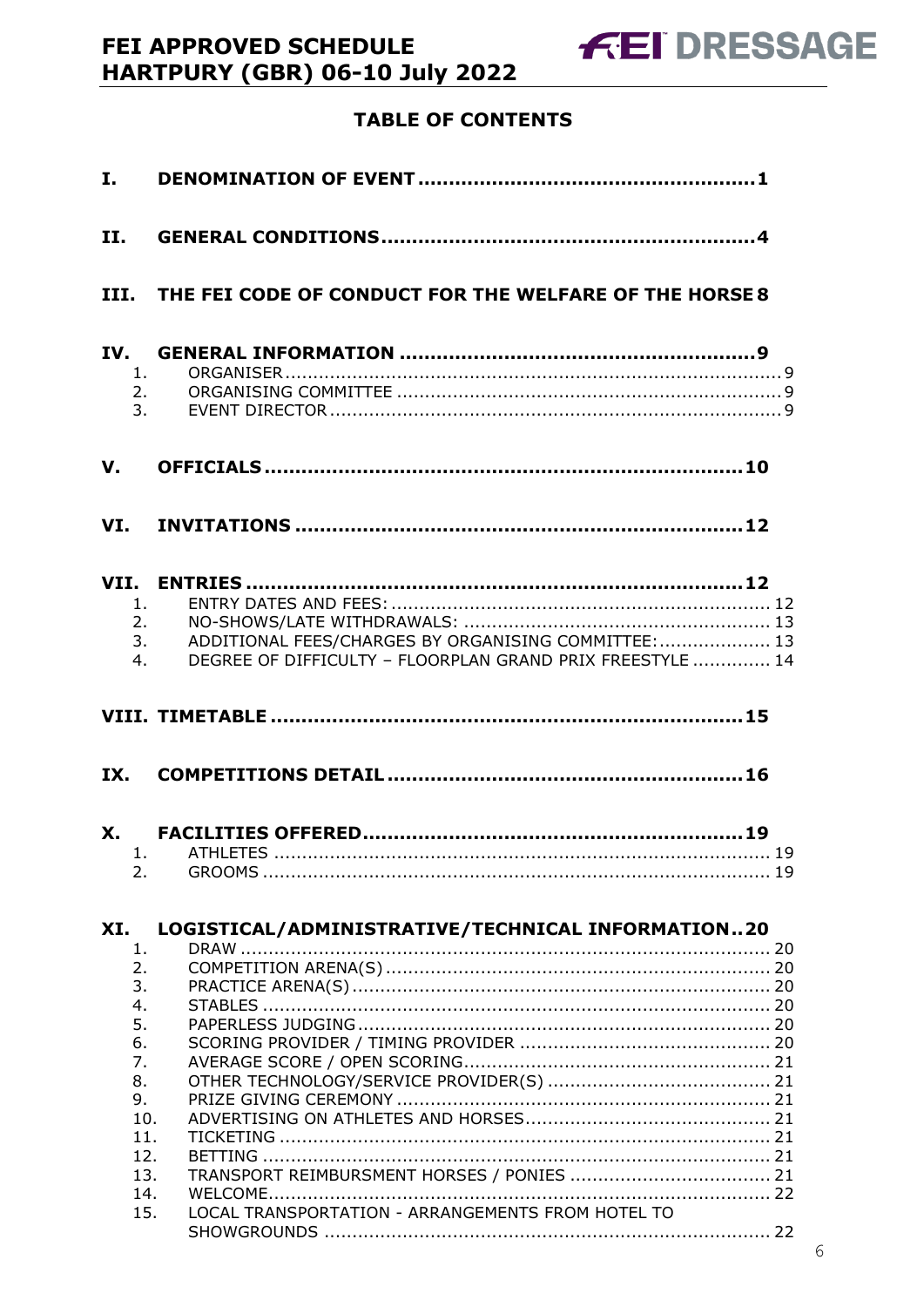| 16. ENTRY RIGHT TO SHOWGROUNDS/ACCREDITED PERSONS  22 |  |
|-------------------------------------------------------|--|
|                                                       |  |

| VENUE ARRIVAL INFORMATION & FITNESS TO COMPETE  24     |
|--------------------------------------------------------|
| EQUINE ANTI-DOPING AND CONTROLLED MEDICATION PROGRAMME |
|                                                        |
|                                                        |

|    | 1. THE FEI POLICY FOR ENHANCED COMPETITION SAFETY DURING THE |  |
|----|--------------------------------------------------------------|--|
|    |                                                              |  |
| 2. |                                                              |  |
| 3. |                                                              |  |
| 4. |                                                              |  |
| 5. |                                                              |  |
| 6. |                                                              |  |
|    |                                                              |  |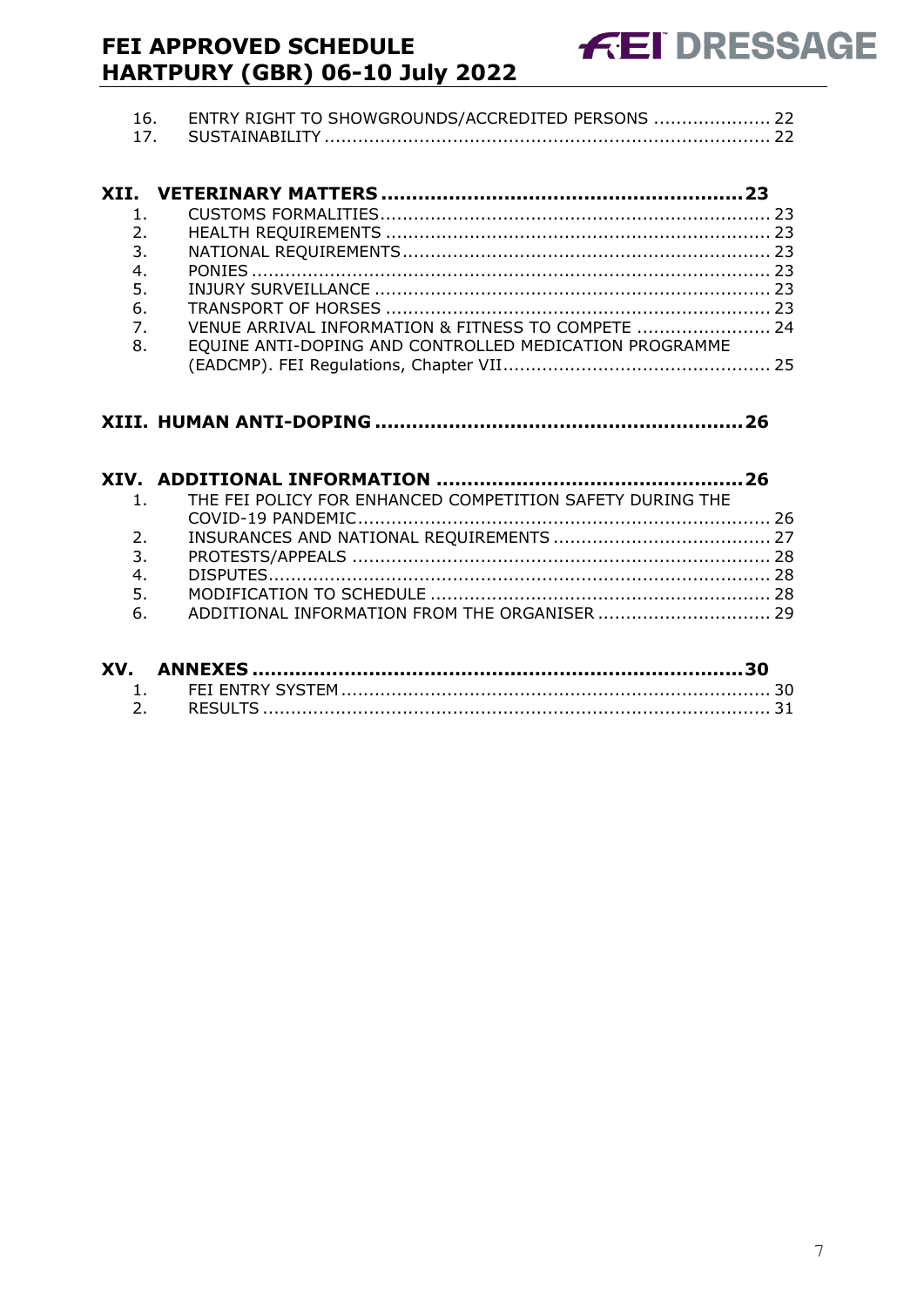## <span id="page-7-0"></span>**III. THE FEI CODE OF CONDUCT FOR THE WELFARE OF THE HORSE**

The Fédération Equestre Internationale (FEI) expects all those involved in international equestrian sport to adhere to the FEI's Code of Conduct and to acknowledge and accept that at all times the welfare of the horse must be paramount and must never be subordinated to competitive or commercial influences.

- 1. At all stages during the preparation and training of competition horses, welfare must take precedence over all other demands. This includes good horse management, training methods, farriery and tack, and transportation.
- 2. Horses and athletes must be fit, competent and in good health before they are allowed to compete. This encompasses medication use, surgical procedures that threaten welfare or safety, pregnancy in mares and the misuse of aids.
- 3. Events must not prejudice horse welfare. This involves paying careful attention to the competition areas, ground surfaces, weather conditions, stabling, site safety and fitness of the horse for onward travel after the event.
- 4. Every effort must be made to ensure that horses receive proper attention after they have competed and that they are treated humanely when their competition careers are over. This covers proper veterinary care, competition injuries, euthanasia and retirement.
- 5. The FEI urges all involved with the sport to attain the highest levels of education in their areas of expertise.

A full copy of this Code can be obtained from the Fédération Equestre Internationale, Chemin de la Joliette 8, CH-1006 Lausanne, Switzerland. Telephone: +41 21 310 47 47. The Code is available in English. The Code is also available on the FEI's website: <http://inside.fei.org/>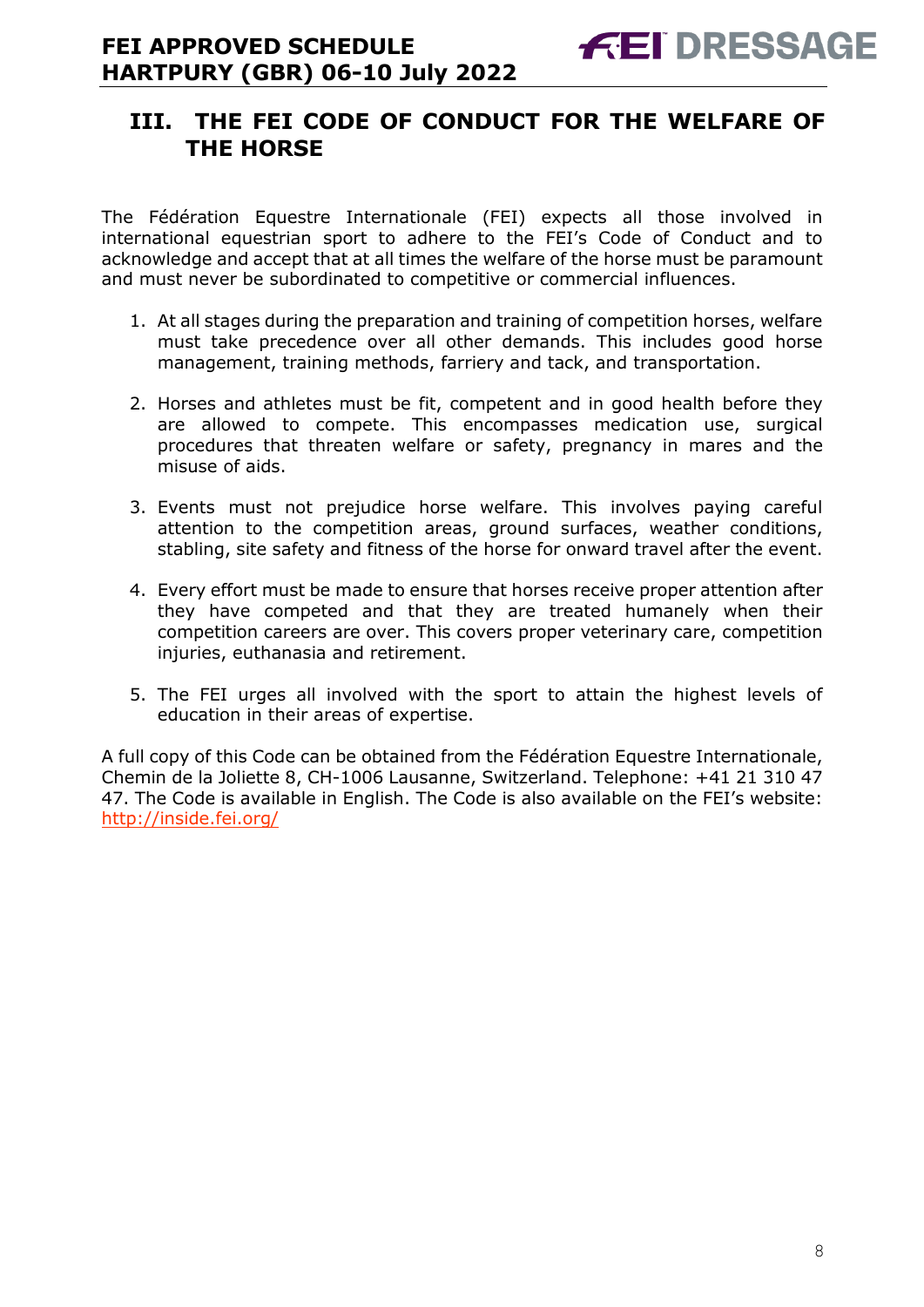# <span id="page-8-0"></span>**IV. GENERAL INFORMATION**

#### <span id="page-8-1"></span>**1.ORGANISER**

| Name:      | Mrs Kathryn Cadoux-Hudson                                                       |  |  |  |  |  |
|------------|---------------------------------------------------------------------------------|--|--|--|--|--|
| Address:   | Hartpury University and Hartpury College, Hartpury,<br>Goucestershire, GL19 3BE |  |  |  |  |  |
| Telephone: | +44 (0) 1452 702397                                                             |  |  |  |  |  |
| Email:     | kathryn.cadoux-hudson@hartpury.ac.uk                                            |  |  |  |  |  |
| Website:   | www.hartpuryequineevents.co.uk                                                  |  |  |  |  |  |

#### Contact Details Show Ground:

| Address:                                                                   |                                    | Hartpury University and Hartpury College, Hartpury,<br>Goucestershire, GL19 3BE |  |  |  |  |
|----------------------------------------------------------------------------|------------------------------------|---------------------------------------------------------------------------------|--|--|--|--|
| Telephone:                                                                 |                                    | +44 (0) 1452 702397                                                             |  |  |  |  |
| <b>GPS Coordinates:</b>                                                    | Latitude 51/9555 Longitude -2.3254 |                                                                                 |  |  |  |  |
| Accessibility details (directions by road, nearest airport/train station): |                                    |                                                                                 |  |  |  |  |
| Hartpury is situated on the A417, 4 miles north of GLoucester              |                                    |                                                                                 |  |  |  |  |

#### <span id="page-8-2"></span>**2.ORGANISING COMMITTEE**

| Honorary President:                         | N/A                       |
|---------------------------------------------|---------------------------|
| President of the event: Mr Russell Marchant |                           |
| Show Secretary:                             | Mrs Kathryn Cadoux-Hudson |
| Press Officer:                              | Mr Mark Hayward           |

#### <span id="page-8-3"></span>**3.EVENT DIRECTOR**

| Name:      | Mr Phillip Cheetham                                                             |
|------------|---------------------------------------------------------------------------------|
| Address:   | Hartpury University and Hartpury College, Hartpury,<br>Goucestershire, GL19 3BE |
| Telephone: | +44 (0)1452 702127                                                              |
| Mobile:    | 07788 924874                                                                    |
| Email:     | philip.cheetham@hartpury.ac.uk                                                  |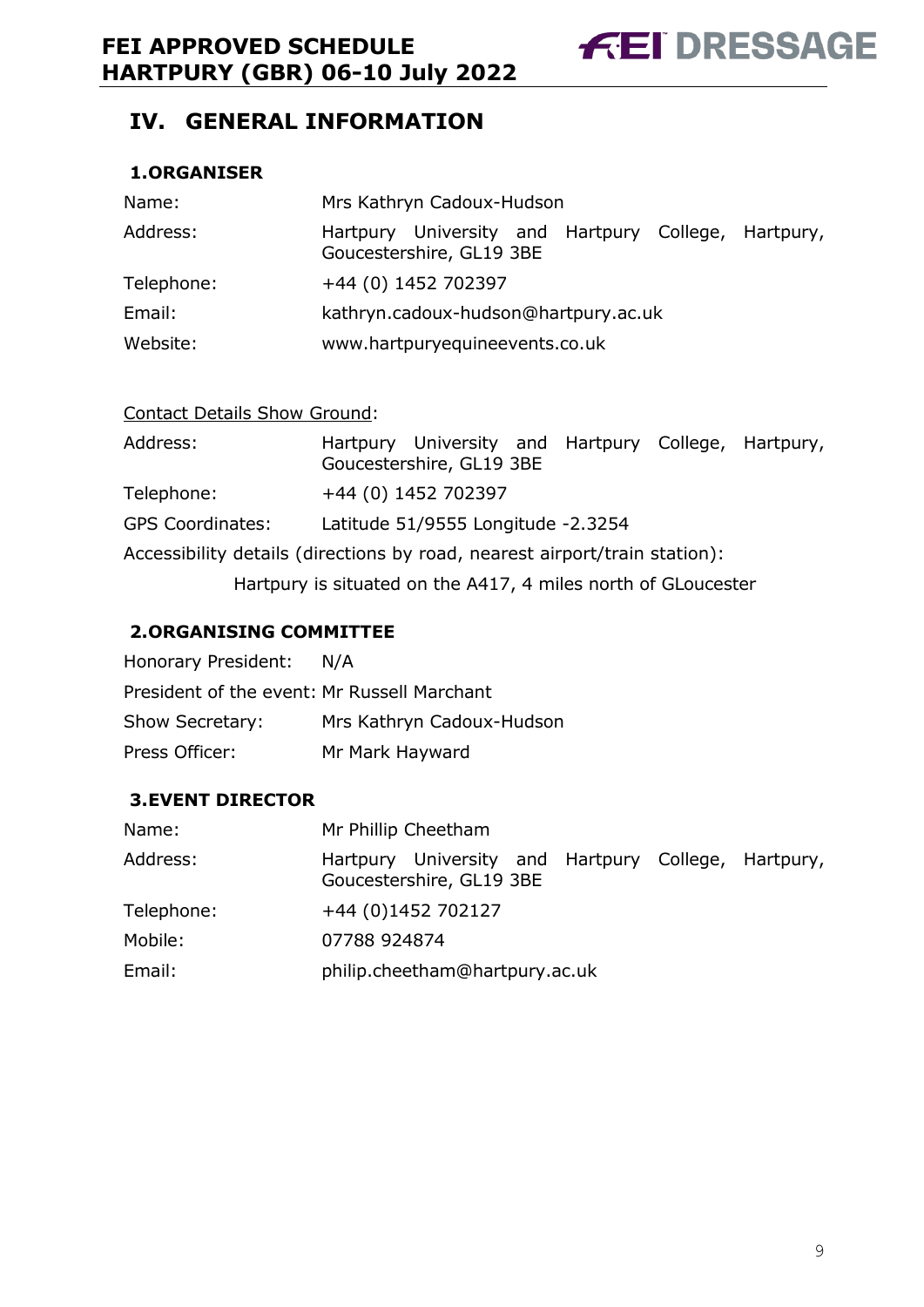# **V. OFFICIALS**

Please note that the schedule has been approved under the provision that all appointed Officials have successfully passed the on-line FEI Competency Evaluation Test, and that Veterinary Service Manager have successfully passed the necessary course as per Annex X of the VRs.

<span id="page-9-0"></span>

| Ref.                    | <b>Panel</b>               | <b>Function</b>                 | <b>FEI ID</b> | <b>Name</b>           | <b>NF</b>  | <b>Level</b>    | <b>Contact Email</b>          |
|-------------------------|----------------------------|---------------------------------|---------------|-----------------------|------------|-----------------|-------------------------------|
|                         |                            | Ground Jury President           | 10053540      | Stephen Clarke        | <b>GBR</b> | $5*$            | Sdclarke.clarke@gmail.com     |
|                         |                            | Ground Jury Member              | 10083464      | Lars Andersson        | <b>SWE</b> | $5*$            | Lars.andersson2011@live.com   |
|                         |                            | Ground Jury Member              | 10023389      | Alban Tissot          | <b>FRA</b> | $4*$            | Alban.tissot@ornage.fr        |
|                         |                            | Ground Jury Member              | 10003244      | <b>Isobel Wessels</b> | <b>GBR</b> | $5*$            | isobelwessels@btinternet.com  |
|                         |                            | Ground Jury Member              | 10033571      | Michael Osinski       | <b>USA</b> | $4*$            | Mike98516@qmail.com           |
| 1                       | Ground Jury                | Ground Jury Member              | 10051533      | Nick Burton           | <b>GBR</b> | $3*$            | Burton784@btinternet.com      |
|                         |                            | Ground Jury Member              | 10051602      | Kjell Myhre           | <b>NOR</b> | $4*$            | Kjelito64@gmail.com           |
|                         |                            | Ground Jury Member              | 10051971      | Anne Prain            | <b>FRA</b> | $4*$            | nanouprain@gmail.com          |
|                         |                            | Ground Jury Member              | 10026159      | Kristi Wysoki         | <b>USA</b> | $4*$            | Sk.wysoki@att.net             |
|                         |                            | Ground Jury Member              | 10083125      | Jane Ventura          | <b>AUS</b> | $4*$            | ozven@bigpond.com             |
|                         |                            | Foreign Judge                   | 10050559      | Cara Whitham          | <b>CAN</b> | $\overline{5*}$ | caraw@allstream.net           |
| $\overline{\mathbf{2}}$ | Foreign Technical Delegate | Foreign Technical Delegate      |               |                       |            |                 |                               |
| 3                       | <b>Chief Steward</b>       | <b>Chief Steward</b>            | 10060753      | Amanda Rodgers        | <b>GBR</b> | $\overline{2}$  | amandajheath@gmail.com        |
|                         |                            | Assistant Chief Steward         | 10077761      | Geoff Simpson         | <b>GBR</b> | $\overline{2}$  | orlandox@btinternet.com       |
|                         |                            | <b>Assistant Steward</b>        | 10102860      | Gabriella Nowicka     | POL        | $\overline{2}$  | Gabriela.nowicka@uj.edu.pl    |
|                         |                            | <b>Assistant Steward</b>        | 10108708      | Fiona Muhl            | <b>RSA</b> | 1               | muhls@vodamail.co.za          |
|                         |                            | Assistant Steward               | 10141250      | Lynne Campbell        | <b>GBR</b> | $\overline{2}$  | silksbylynne@hotmail.com      |
| $\overline{\mathbf{4}}$ | <b>Assistant Stewards</b>  | <b>Assistant Steward</b>        | 10108703      | <b>Felicity Bird</b>  | <b>RSA</b> | $\overline{2}$  | felicitydbird@gmail.com       |
|                         |                            | <b>Assistant Steward</b>        | 10052506      | <b>Nick Rodgers</b>   | <b>GBR</b> | $\overline{2}$  | amandajheath@gmail.com        |
|                         |                            | <b>Assistant Steward</b>        | 10091881      | Vero Rommelfanger     | <b>LUX</b> | $\mathbf{1}$    | rommelfangervero@gmail.com    |
|                         |                            | <b>Assistant Steward</b>        | 10082618      | Sue Tuck              | <b>AUS</b> | 1               | suetuck@hotmail.com           |
| 5                       | FEI Veterinary Delegate    | Veterinary Delegate             | 10052192      | Karen Coumbe          | <b>GBR</b> | 3               | 01622 813700                  |
|                         |                            | Additional Veterinary Delegate  | 10086597      | Liam Kearns           | <b>GBR</b> | $\overline{2}$  | liam@tceh.com<br>01684 592099 |
|                         |                            | Veterinary Commission President |               |                       |            |                 |                               |
|                         | FEI Veterinary Commission  | Foreign Veterinary Delegate     |               |                       |            |                 |                               |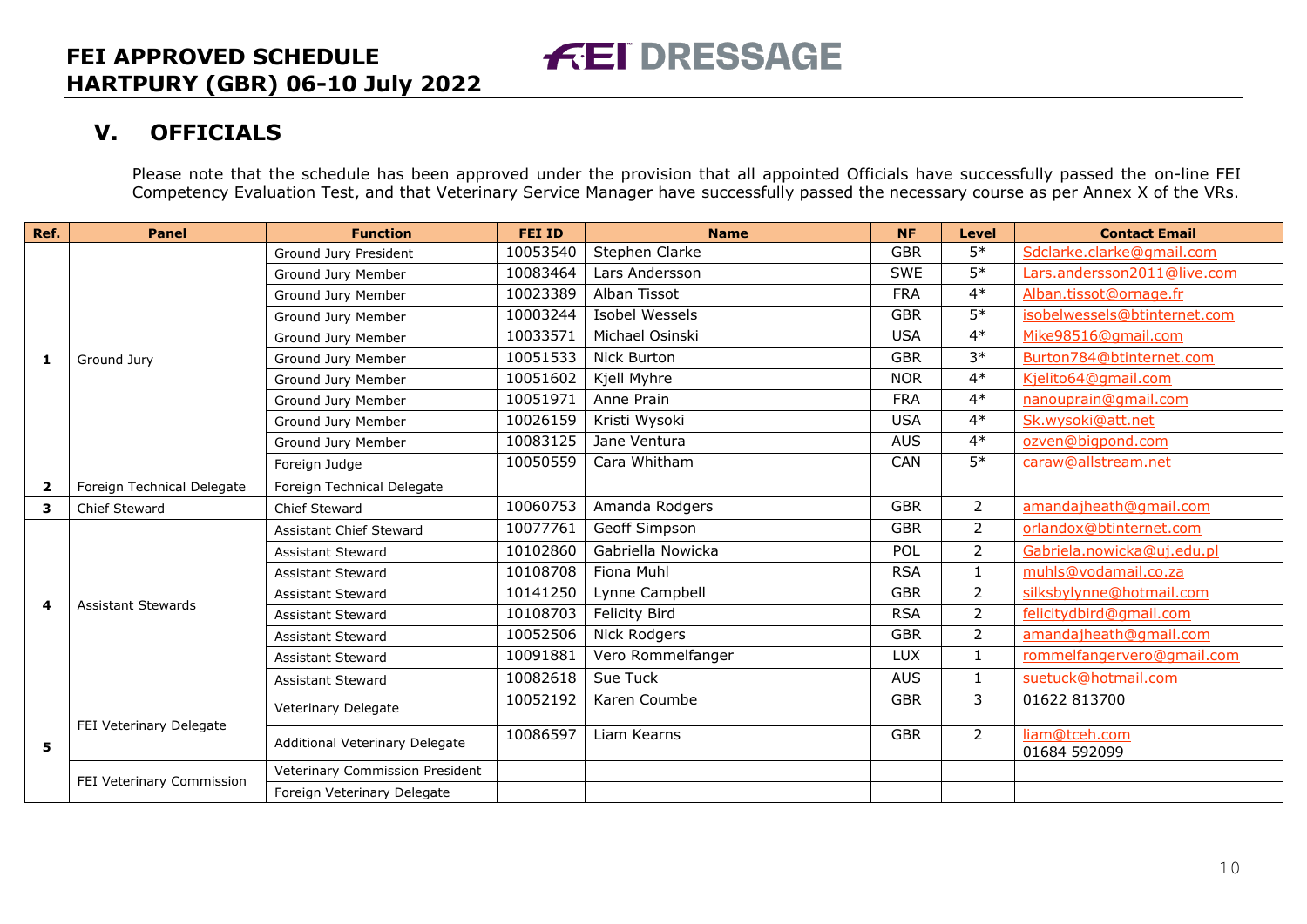Veterinary Commission Member **6** Veterinary Services Manager / Treating Veterinarian Veterinary Services Manager 10086599 Mark Georgetti Must be OV for Dressage at the date of the show. GBR info@tceh.com 01684 592099 Permitted Treating Veterinarian (one for every 200 horses) 10086599 Mark Georgetti GBR | info@tceh.com 01684 592099 Permitted Treating Veterinarian (one for every 200 horses) **7** Doctor/Medical Service Doctor/Medical Service Doctor/Medical Service ERS Medical Systems GBR [Andrew.gibson@ersystems.global](mailto:Andrew.gibson@ersystems.global) 01454 260138 **8** Farrier Farrier Farrier Farrier Research Political Politics (Nick Partridge Farrier Factor 197785 905139 I **9** NF Delegate **NF Delegate (if applicable)** 

**FEI DRESSAGE**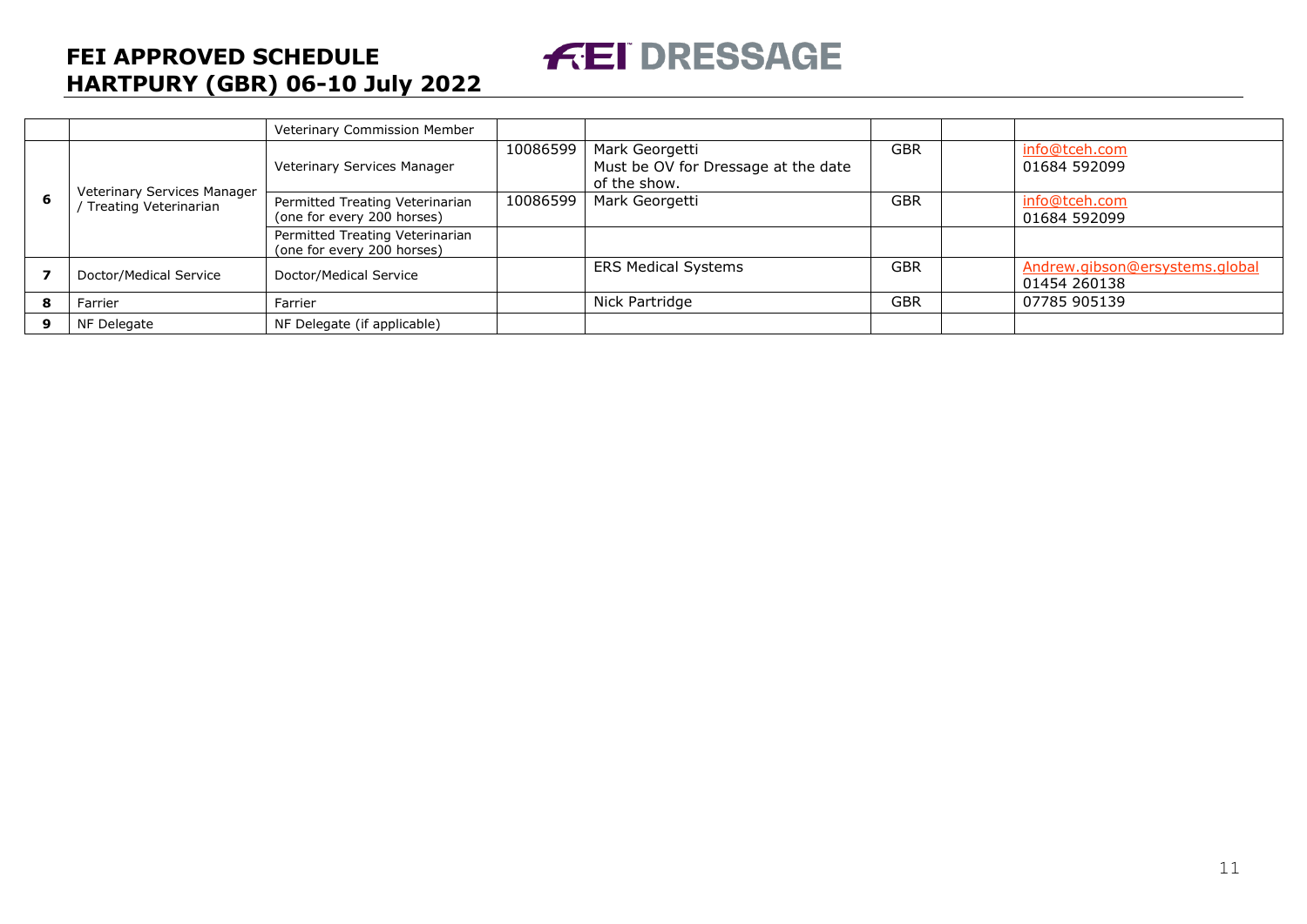

# <span id="page-11-0"></span>**VI. INVITATIONS**

| Number of NFs invited:                                  | All           |
|---------------------------------------------------------|---------------|
| State which NFs are invited:                            | All           |
| Reserve NFs:                                            | N/A           |
| Total Number of athletes:                               | 125           |
| Number of home athletes:                                | 50            |
| Number of athletes per NF:                              | 6             |
| Number of horses per athlete:                           | $\mathcal{L}$ |
| Athletes are invited by the Organiser through their NF. |               |

One (1) groom per athlete.

# <span id="page-11-1"></span>**VII. ENTRIES**

- You must use the FEI Entry System for all categories of this Event: [https://entry.fei.org/index.php?page=PFO\\_Entries\\_NF\\_EventSearch](https://entry.fei.org/index.php?page=PFO_Entries_NF_EventSearch)
- You will find additional documentation on: <https://inside.fei.org/fei/your-role/it-services/it-platforms/fei-entry-system>
- All Athletes and Horses participating in any International Competition must be registered with the FEI.
- Athletes and/or Horses present at the Event without having been entered through the FEI's Online Entry System will automatically be disqualified unless compelling circumstances warrant otherwise.

Please also complete an additional entry form, which can be found at [https://www.hartpuryequineevents.co.uk/hartpury-international-festival](https://www.hartpuryequineevents.co.uk/hartpury-international-festival-of-dressage/)[ofhttps://www.hartpuryequineevents.co.uk/hartpury-international-festival-of](https://www.hartpuryequineevents.co.uk/hartpury-international-festival-of-dressage/)[dressage/dressage/](https://www.hartpuryequineevents.co.uk/hartpury-international-festival-of-dressage/) [w](https://www.hartpuryequineevents.co.uk/hartpury-international-festival-of-dressage/)ith contact information and commentary details.

#### <span id="page-11-2"></span>**1.ENTRY DATES AND FEES:**

#### **Deadlines for entries**

| Definite Entries: | 13.06.2022 |
|-------------------|------------|
|                   |            |

Last date for substitutions: 06.07.2022

Entries have to be in accordance with the FEI Dressage Rules, Art. 423 and the FEI General Regulations, Art. 116.

| <b>Entry fee per horse:</b>                            | Small Tour £360 (VAT excluded) |
|--------------------------------------------------------|--------------------------------|
|                                                        | Big Tour £385 (VAT excluded)   |
| Stabling fee per horse (if any): included in entry fee |                                |
| Starting fee per horse (if any): N/A                   |                                |
| VAT:                                                   | N/A                            |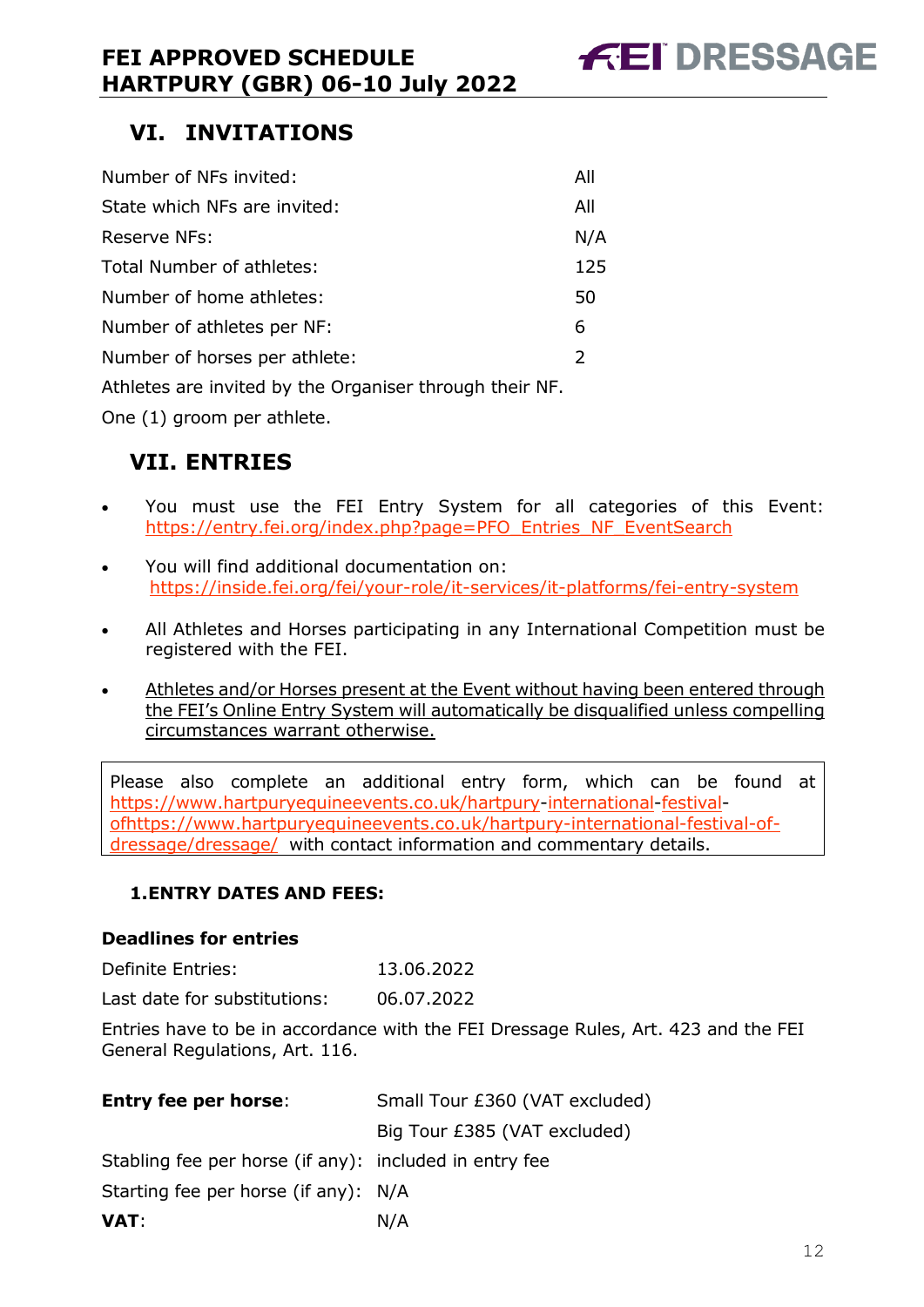

#### **Total fee per horse: Small Tour £360 (VAT excluded) Big Tour £385 (VAT excluded)**

Stabling is included from 06.07.22 to 10.07.22, additional nights are charged at £20 per night

Entry fees can be paid online at:

[https://www.hartpuryequineevents.co.uk/hartpury-international-festival](https://www.hartpuryequineevents.co.uk/hartpury-international-festival-of-dressage/)[ofhttps://www.hartpuryequineevents.co.uk/hartpury-international-festival-of](https://www.hartpuryequineevents.co.uk/hartpury-international-festival-of-dressage/)[dressage/dressage/](https://www.hartpuryequineevents.co.uk/hartpury-international-festival-of-dressage/) or by cheques made payable to "Hartpury University".

Entry fees must be paid by 14.06.2022

#### <span id="page-12-0"></span>**2.NO-SHOWS/LATE WITHDRAWALS:**

**NB:** In the case of withdrawals after the date of definite entries or no-shows the athlete or the respective NF will be held liable to reimburse the Organiser for the actual financial loss incurred by the Organiser (i.e., stabling and hotel expenses) as a result of the late withdrawal or no-show.

Amount charged: 75 % of Entry Fee

#### <span id="page-12-1"></span>**3.ADDITIONAL FEES/CHARGES BY ORGANISING COMMITTEE:**

All other fees must be listed hereunder with the details of the amounts to be charged and approved by the FEI. Only fees approved by the FEI and listed in the approved Schedule can be charged by the Organiser.

EADCMP Fee:

Included in compulsory entry fee  $\boxtimes$  Not included in compulsory entry fee  $\Box$ 

Lower-Level Events (CIMs) CHF 18 per horse per event (For definition of CIMs see Appendix E of the FEI General Regulations) Higher-Level Events CHF 25 per horse per event (All other events not defined as CIM)

Electricity (upon request): £75 Manure disposal: N/A Hay: E7 Straw: N/A Shavings: £7.50 Haylage: £8.50

#### **All aforementioned amounts are including VAT**

VAT Number of the Organiser: GB 655 7562 04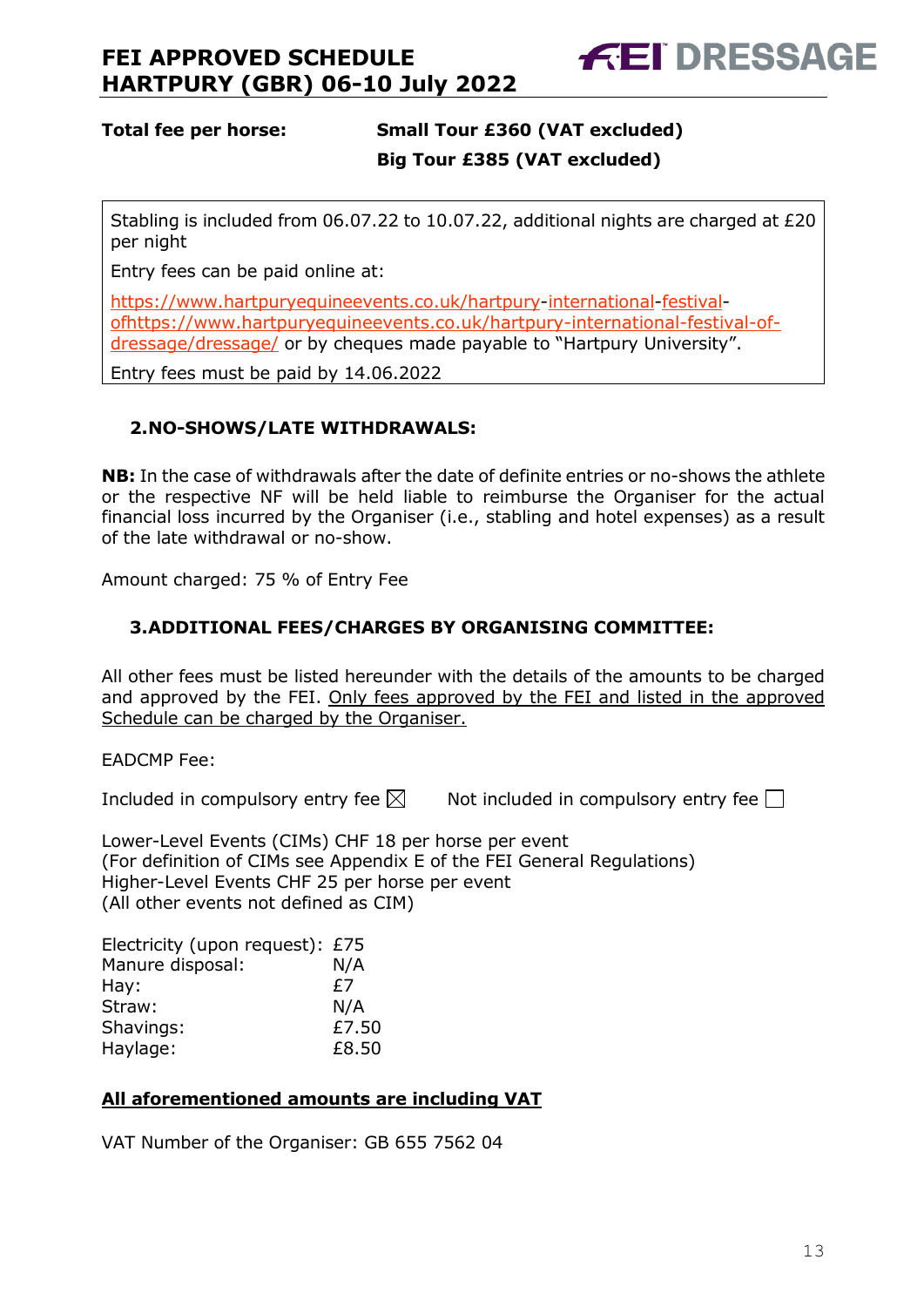<span id="page-13-0"></span>

**FEI DRESSAGE** 

 $\Box$  DoD will be used.  $\boxtimes$  DoD will not be used.  $\Box$  Not Applicable. Athletes are required to login using their own credentials on to [http://dressagefreestyle.fei.org](http://dressagefreestyle.fei.org/) to create or assign their Grand Prix Freestyle floorplan at the latest 2 hours prior to:

 $\Box$  the horse inspection.

□ the draw of the Grand Prix (CDIs/CDIOs) / Short Grand Prix (CDI-Ws).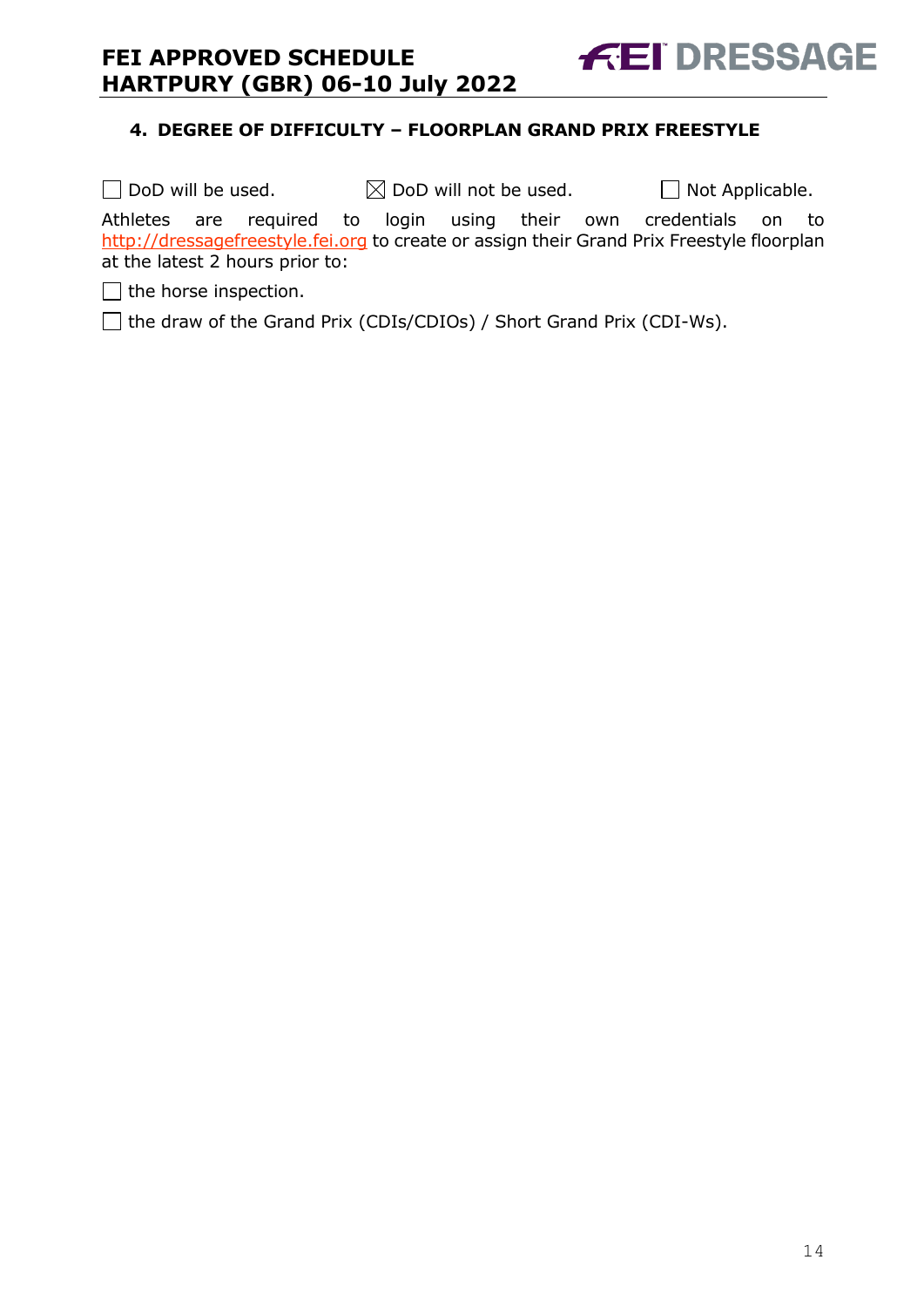# <span id="page-14-0"></span>**VIII. TIMETABLE**

#### **Competitions must not start before 08:00 and must not finish after 23:00 unless prior approval is granted by the FEI.**

**The current edition of Dressage Tests at the date of the show will be used and all tests must be ridden from memory.** <https://inside.fei.org/fei/your-role/organisers/dressage/tests>

|                           | Day                                                        | <b>Date</b> | <b>Time</b> |
|---------------------------|------------------------------------------------------------|-------------|-------------|
| • Opening of stables      | Wednesday                                                  | 06.07.2022  | 14:00       |
| • Horse Inspection        | Thursday                                                   | 07.07.2022  | 17:30       |
| • Declaration of Starters | Not later than one (1) hour after the horse<br>inspection. |             |             |
| $\bullet$ Draw:           |                                                            |             |             |
| Competition 1 & 2         | Thursday                                                   | 07.07.2022  | 19:00       |
| Competition 3, 4 and 6    | Friday                                                     | 08.07.2022  | 19:00       |
| Competition 5             | Saturday                                                   | 09.07.2022  | 19:00       |

| <b>Competitions CDI3*:</b>      | Day      | <b>Date</b> | <b>Time</b> | <b>Prize Money</b> |
|---------------------------------|----------|-------------|-------------|--------------------|
| 1. FEI Prix St Georges          | Friday   | 08.07.2022  | 09:00       | £1.190             |
| 2. FEI Grand Prix               | Friday   | 08.07.2022  | 13:00       | £2.310             |
| 3. FEI Intermediate I           | Saturday | 09.07.2022  | 13:00       | £1.190             |
| 4. FEI Grand Prix Freestyle     | Saturday | 09.07.2022  | 19:00       | £2.310             |
| 5. FEI Intermediate I Freestyle | Sunday   | 10.07.2022  | 13:00       | £1.190             |
| 6. FEI Grand Prix Special       | Sunday   | 10.07.2022  | 16:00       | £2.310             |
| <b>Total Prize Money</b>        |          |             |             | £10,500            |
| <b>Prizes in Kind</b>           |          |             |             |                    |

#### **GENERAL CLASSIFICATION AT THE END OF THE COMPETITIONS:**

| Leading athlete award - | N/A |
|-------------------------|-----|
| Best foreign athlete -  | N/A |
| Best home athlete -     | N/A |
| Team awards –           | N/A |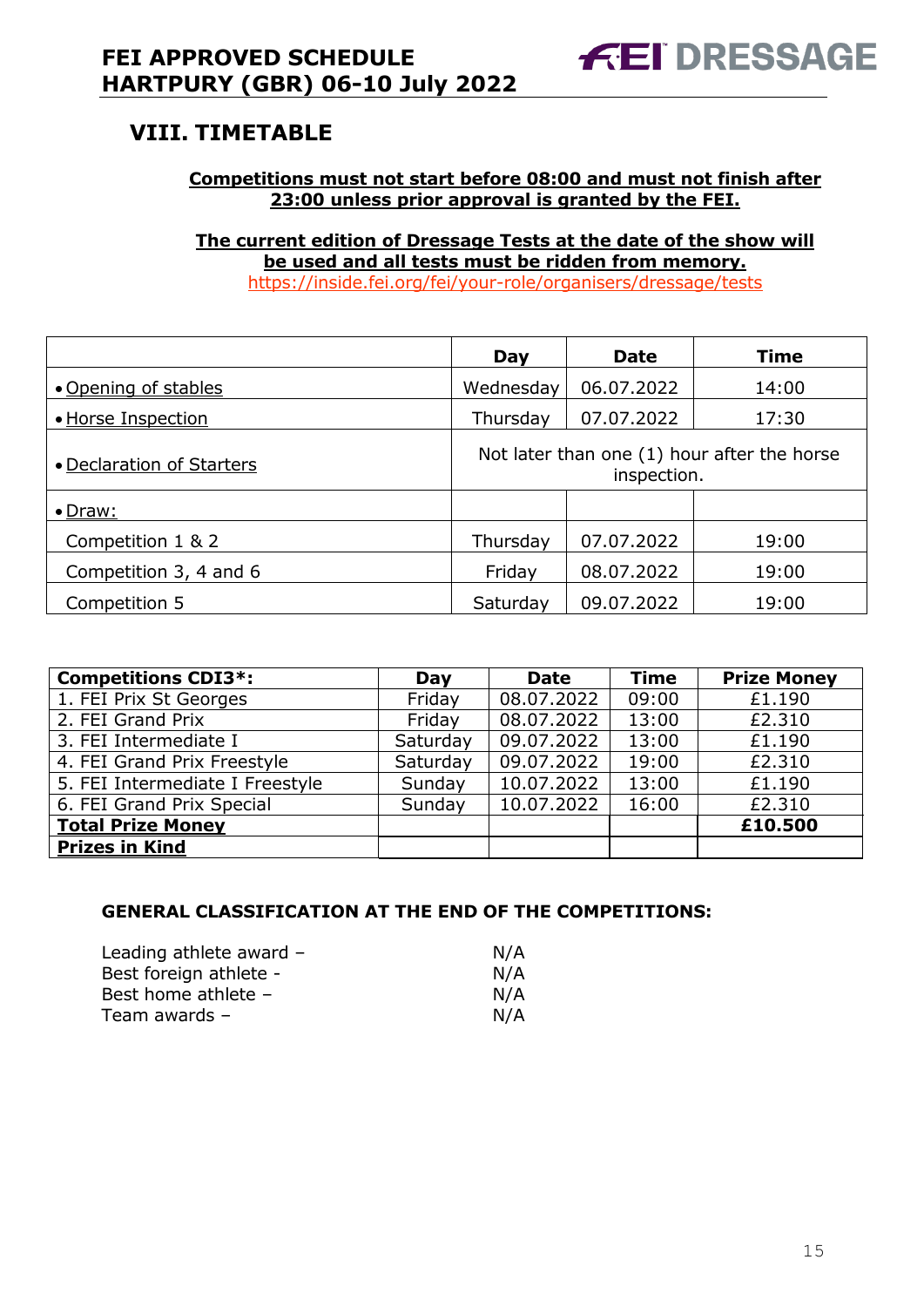# **AEI DRESSAGE**

# <span id="page-15-0"></span>**IX. COMPETITIONS DETAIL**

#### **FIRST DAY: Friday DATE: 08.07.2022**

#### **COMPETITION No 1**

| Test:                           | <b>FEI Prix St Georges</b>             |
|---------------------------------|----------------------------------------|
| Number of horses per athlete: 2 |                                        |
| Open to:                        | All athletes entered                   |
| Draw/Art:                       | 425.2                                  |
| Prize money:                    | £1,190                                 |
| Breakdown:                      | £350, £280, £200, £140, £!00, £70, £50 |
|                                 |                                        |

\* \* \* \* \* \* \* \* \* \* \*

#### **COMPETITION No 2**

| Test:                           | <b>FEI Grand Prix</b>                                     |
|---------------------------------|-----------------------------------------------------------|
| Number of horses per athlete: 2 |                                                           |
| Open to:                        | All athletes entered.                                     |
| Opting:                         | All athletes must opt at the latest at the date of the    |
|                                 | definite entries if they wish to qualify for the GP FS or |
|                                 | the GPS                                                   |
| Draw/Art:                       | 425.2.1.a                                                 |
| Prize money:                    | £2310                                                     |
| Breakdown:                      | £700, £560, £420, £280, £140, £70, £70, £70               |
|                                 | * * * * * * * * * * *                                     |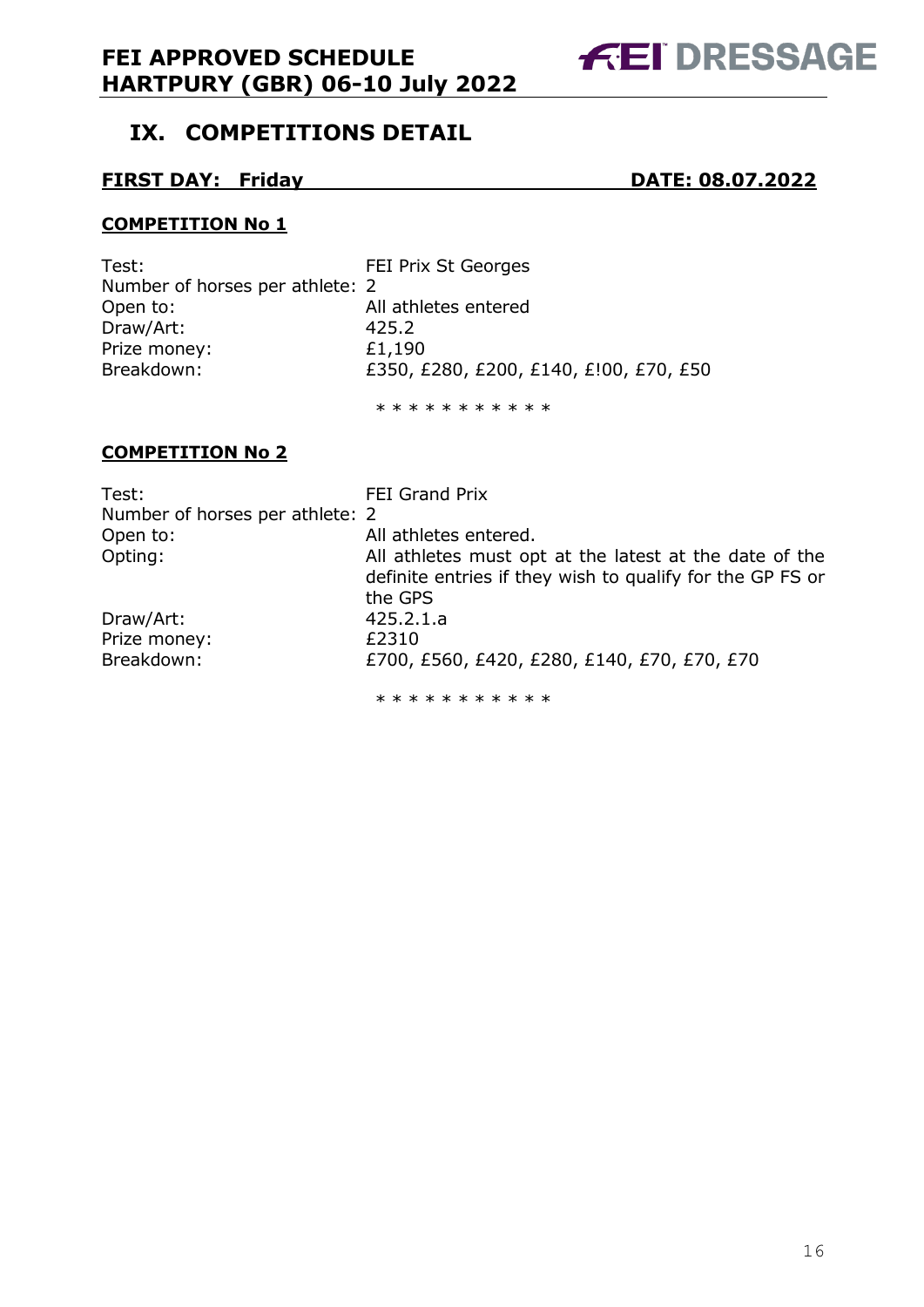

#### **SECOND DAY: Saturday DATE: 09.07.2022**

#### **COMPETITION No 3**

| FEI Intermediate I                     |
|----------------------------------------|
| Number of horses per athlete: 2        |
| All athletes entered                   |
| 425.2                                  |
| £1190                                  |
| £350, £280, £200, £!40, £100, £70, £50 |
|                                        |

\* \* \* \* \* \* \* \* \* \*

#### **COMPETITION No 4**

| Test:                           | FEI Grand Prix Freestyle                                                                                                       |
|---------------------------------|--------------------------------------------------------------------------------------------------------------------------------|
| Number of horses per athlete: 1 |                                                                                                                                |
| Open to:                        | and compulsory for the best 15 combinations from the                                                                           |
|                                 | Grand Prix who have opted for the Grand Prix                                                                                   |
|                                 | Freestyle, at the latest at the date of definite entries.                                                                      |
| Draw/Art:                       | 425.5 - in groups of 5: $11^{\text{th}} - 15^{\text{th}}$ , $6^{\text{th}} - 10^{\text{th}}$ , $1^{\text{st}} - 5^{\text{th}}$ |
| Prize money:                    | £2,310                                                                                                                         |
| Breakdown:                      | £700, £560, £420, £280, £140, £70, £70, £70                                                                                    |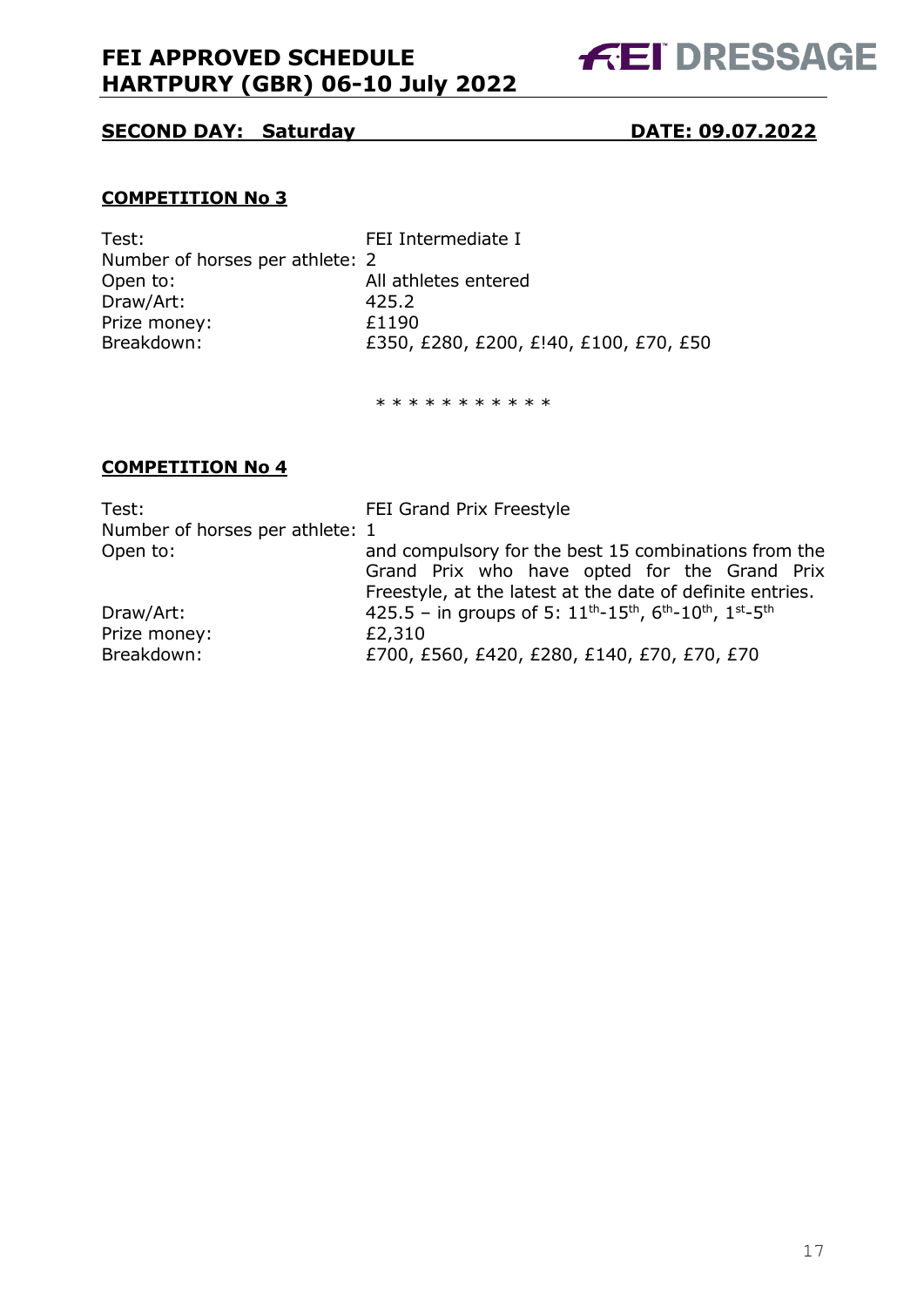**FEI DRESSAGE** 

#### **THIRD DAY: Sunday DATE: 10.07.2022**

#### **COMPETITION No 5**

| Test:                           | FEI Intermediate I Freestyle                                                                                                   |
|---------------------------------|--------------------------------------------------------------------------------------------------------------------------------|
| Number of horses per athlete: 1 |                                                                                                                                |
| Open to:                        | and compulsory for the best 15 combinations from<br>Intermediate I                                                             |
| Draw/Art:                       | 425.5 - in groups of 5: $11^{\text{th}} - 15^{\text{th}}$ , $6^{\text{th}} - 10^{\text{th}}$ , $1^{\text{st}} - 5^{\text{th}}$ |
| Prize money:                    | £1190                                                                                                                          |
| Breakdown:                      | £350, £280, £200, £140, £100, £70, £50                                                                                         |
|                                 |                                                                                                                                |

\* \* \* \* \* \* \* \* \* \* \*

#### **COMPETITION No 6**

| Test:                           | FEI Grand Prix Special                                                                                                                                         |
|---------------------------------|----------------------------------------------------------------------------------------------------------------------------------------------------------------|
| Number of horses per athlete: 1 |                                                                                                                                                                |
| Open to:                        | and compulsory for the best 15 combinations from the<br>Grand Prix who have opted for the Grand Prix Special,<br>at the latest at the date of definite entries |
| Draw/Art:                       | 425.4 - in groups of 5: $11^{\text{th}}$ - $15^{\text{th}}$ , $6^{\text{th}}$ - $10^{\text{th}}$ , $1^{\text{st}}$ - $5^{\text{th}}$                           |
| Prize money:                    | £2310                                                                                                                                                          |
| Breakdown:                      | £700, £560, £420, £280, £140, £70, £70, £70                                                                                                                    |
|                                 | * * * * * * * * * * *                                                                                                                                          |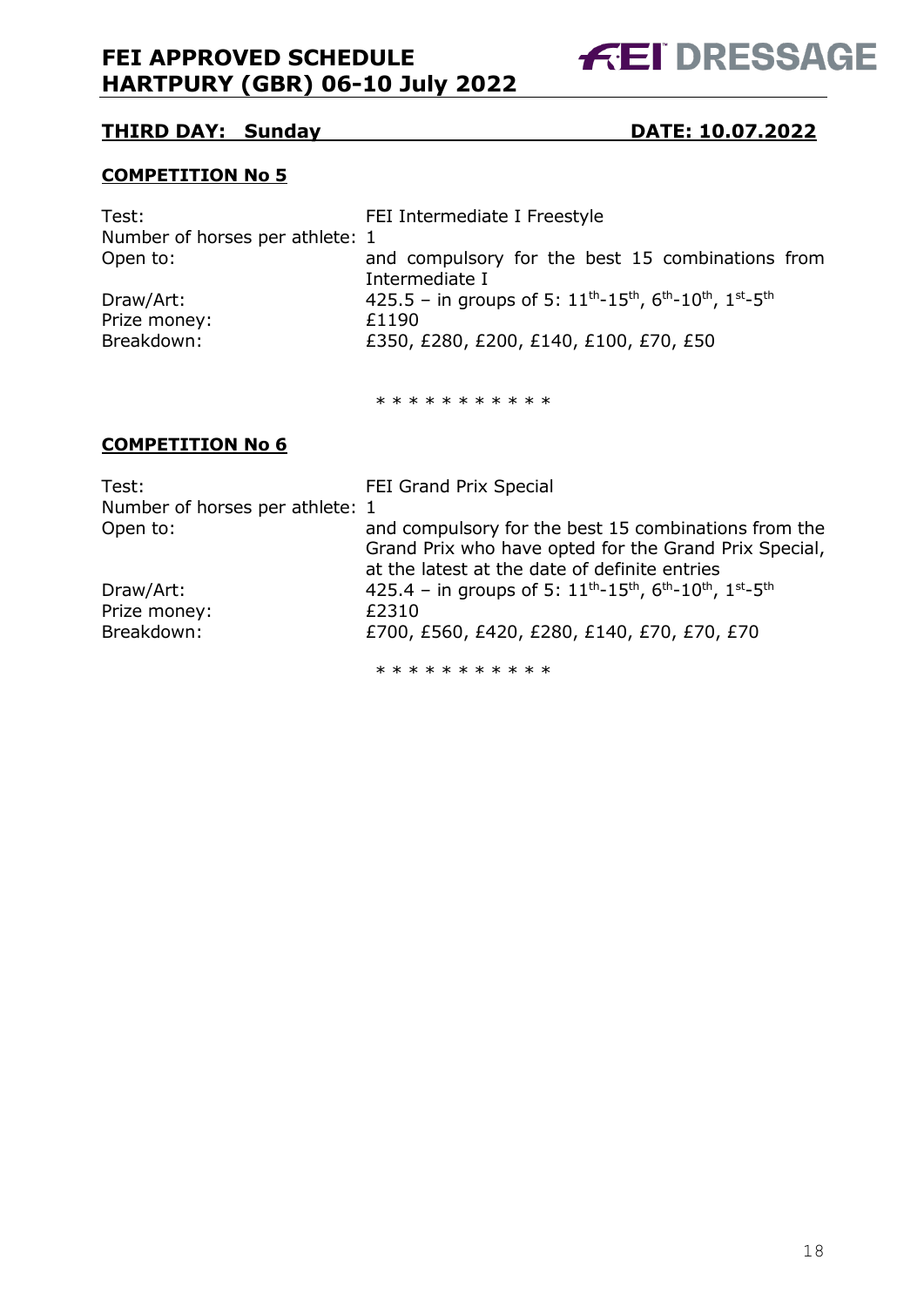# **FEI DRESSAGE**

# <span id="page-18-0"></span>**X. FACILITIES OFFERED**

### <span id="page-18-1"></span>**1.ATHLETES**

#### **Accommodation.**

Hotel: Hartpury University and Hartpury College Address: Hartpury, GLoucester, GL19 3BE Telephone: +44 (0) 1452 702127 At the expense of the Organiser  $\Box$  or the Athlete  $\boxtimes$ Accommodated (bed and breakfast) from 04.07.2022 to 10.07.2022 **Meals.**

At the expense of the Organiser  $\Box$  or the Athlete  $\boxtimes$ Meals provided from 05.07.2022 to 10.07.2022

#### <span id="page-18-2"></span>**2.GROOMS**

#### **Accommodation.**

Requests for accommodation must be sent with entries.

At the expense of the Organiser  $\Box$  or the Athlete  $\boxtimes$ 

Accommodated (bed and breakfast) from 04.07.2022 to 10.07.2022

#### **Meals.**

At the expense of the Organiser  $\square$  or the Athlete  $\boxtimes$ Meals provided from 04.07.2022 to 10.07.2022

**N.B.** Organiser's must provide proper sanitary conditions. The showering facilities should be sufficient for both male and female grooms with hot and cold water. Shower facilities as well as restrooms should at all times be in a state of cleanliness.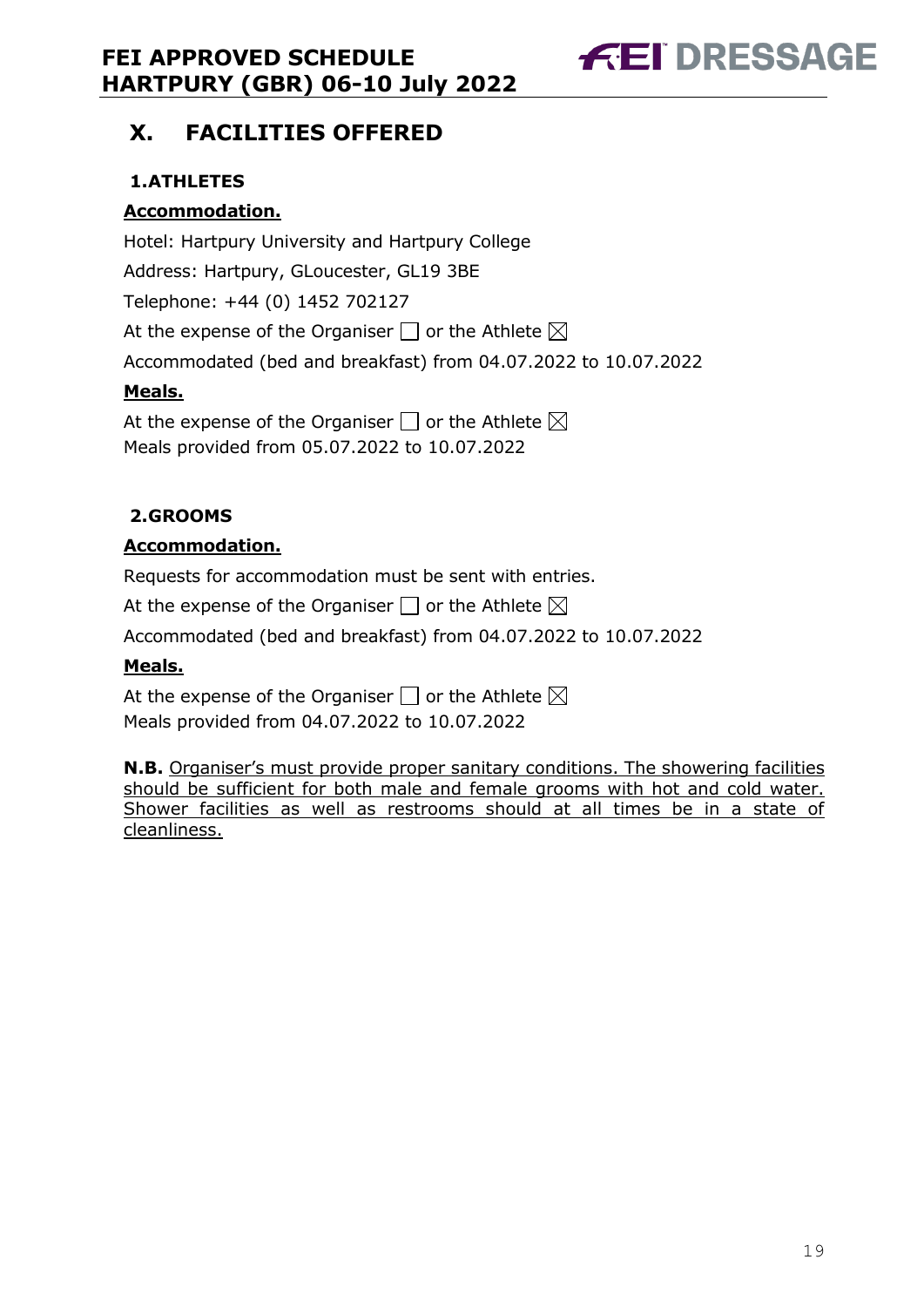# <span id="page-19-0"></span>**XI. LOGISTICAL/ADMINISTRATIVE/TECHNICAL INFORMATION**

#### <span id="page-19-1"></span>**1.DRAW**

Location of the draw: Classroom EQ8

#### <span id="page-19-2"></span>**2.COMPETITION ARENA(S)**

Total dimensions: 80x60m (Outdoor), 70x40m (Indoor) (Competition arena dimensions:  $20 \times 60$  m)

Type of Footing: Synthetic

#### <span id="page-19-3"></span>**3.PRACTICE ARENA(S)**

Total dimensions: 29x60m (Outdoor), 30x60m (covered), 21x60m (Indoor) (Competition arena - dimensions: 20 x 60 m)

Type of Footing: Synthetic

#### <span id="page-19-4"></span>**4.STABLES**

Size of boxes: 3 m x 3 m (at least 3m x 3m)

An adequate number of stables must be at least 4m x 3m to accommodate the larger Horses.

#### <span id="page-19-5"></span>**5.PAPERLESS JUDGING**

It is compulsory to have a certified software/solution in order to offer Paperless Judging at FEI Dressage Events.

Will you use a FEI Certified Paperless Judging Software/Solution to manage judging at your Event? (The list of Certified Service Providers is available here: [https://inside.fei.org/fei/your-role/it-services/it-providers/list\)](https://inside.fei.org/fei/your-role/it-services/it-providers/list)

No  $\boxtimes$  and as OC, we confirm that no Paperless Judging Software/Solution will be used.

#### <span id="page-19-6"></span>**6.SCORING PROVIDER/TIMING PROVIDER**

Will you use a FEI Certified Service Provider to manage the scoring and timing at your Event? (The list of Certified Service Providers is available here: [https://inside.fei.org/fei/your-role/it-services/it-providers/list\)](https://inside.fei.org/fei/your-role/it-services/it-providers/list)

Yes  $\boxtimes$ 

Name of Company: In2strides

FEI Certified Service Provider ID number: GV2B101II

Contact person at Event:

Name: Alejandro Ancin Berdegue

FEI ID number: 10051186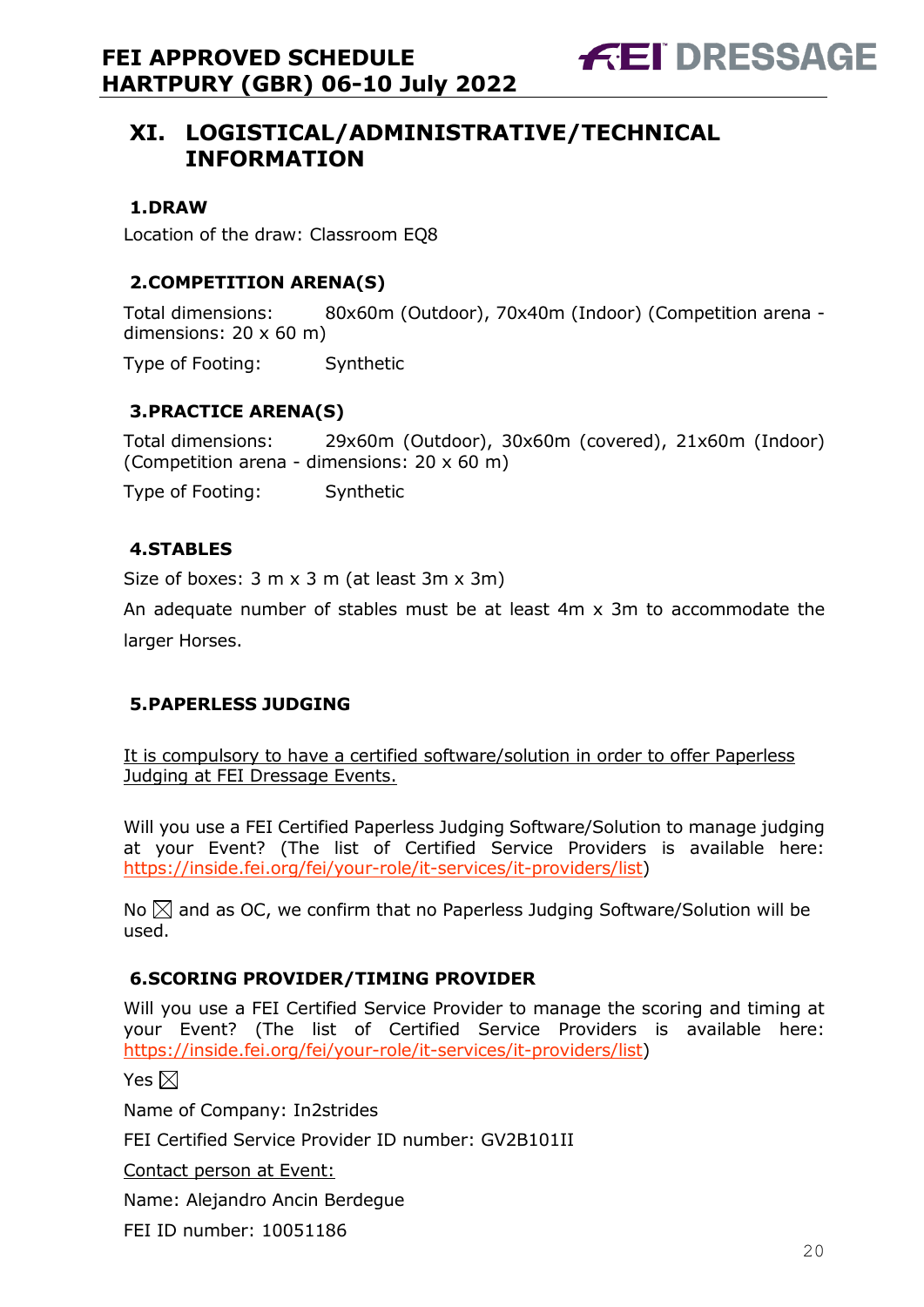**FEI DRESSAGE** 

Contact email: alejanroab@in2strides.com

The FEI may require to be provided with real time results data feed of your Events according to FEI requirements; in this case you and your provider will be informed accordingly.

#### <span id="page-20-0"></span>**7.AVERAGE SCORE/OPEN SCORING**

Average Score and Open Scoring: Yes  $\Box$  No  $\boxtimes$ 

#### <span id="page-20-1"></span>**8.OTHER TECHNOLOGY/SERVICE PROVIDER(S)**

Will you use other technology/service provider(s) at your Event?

Yes  $\boxtimes$  No  $\Box$ 

Name of Company: Equestrian Pro Tv

Contact person at Event:

Name: Mark Rigby

FEI ID number: If applicable

Contact email: contact@equestrianpro.tv

Activity/Function: Livestreaming

(i.e.: Accreditations, Stable Management, Camera system, Sensors, etc…)

#### <span id="page-20-2"></span>**9.PRIZE GIVING CEREMONY**

The number of athletes required to present themselves for the prize giving ceremony of each competition is 10

All prize giving ceremonies must strictly follow the **Covid-19 guidelines for Prize giving protocols and media activities.**

#### <span id="page-20-3"></span>**10. ADVERTISING ON ATHLETES AND HORSES**

The athletes are authorised to carry the logo of their personal sponsor. The Chief Steward will check that the advertising and publicity on athletes and horses complies with the FEI General Regulations, Art. 135.

#### <span id="page-20-4"></span>**11. TICKETING**

Are you selling ticket for spectator to attend your event: Yes  $\boxtimes$  No  $\Box$ 

Name of your ticketing provider: Event Brite

Web address to buy ticket: www.hartpuryequineevents.co.uk

#### <span id="page-20-5"></span>**12. BETTING**

Betting will be authorised by the Organiser: Yes  $\Box$  No  $\boxtimes$ 

#### <span id="page-20-6"></span>**13. TRANSPORT REIMBURSMENT HORSES/PONIES**

Transport expenses to be paid by the Organiser  $\Box$  at early per km or to be paid by the Athlete  $\boxtimes$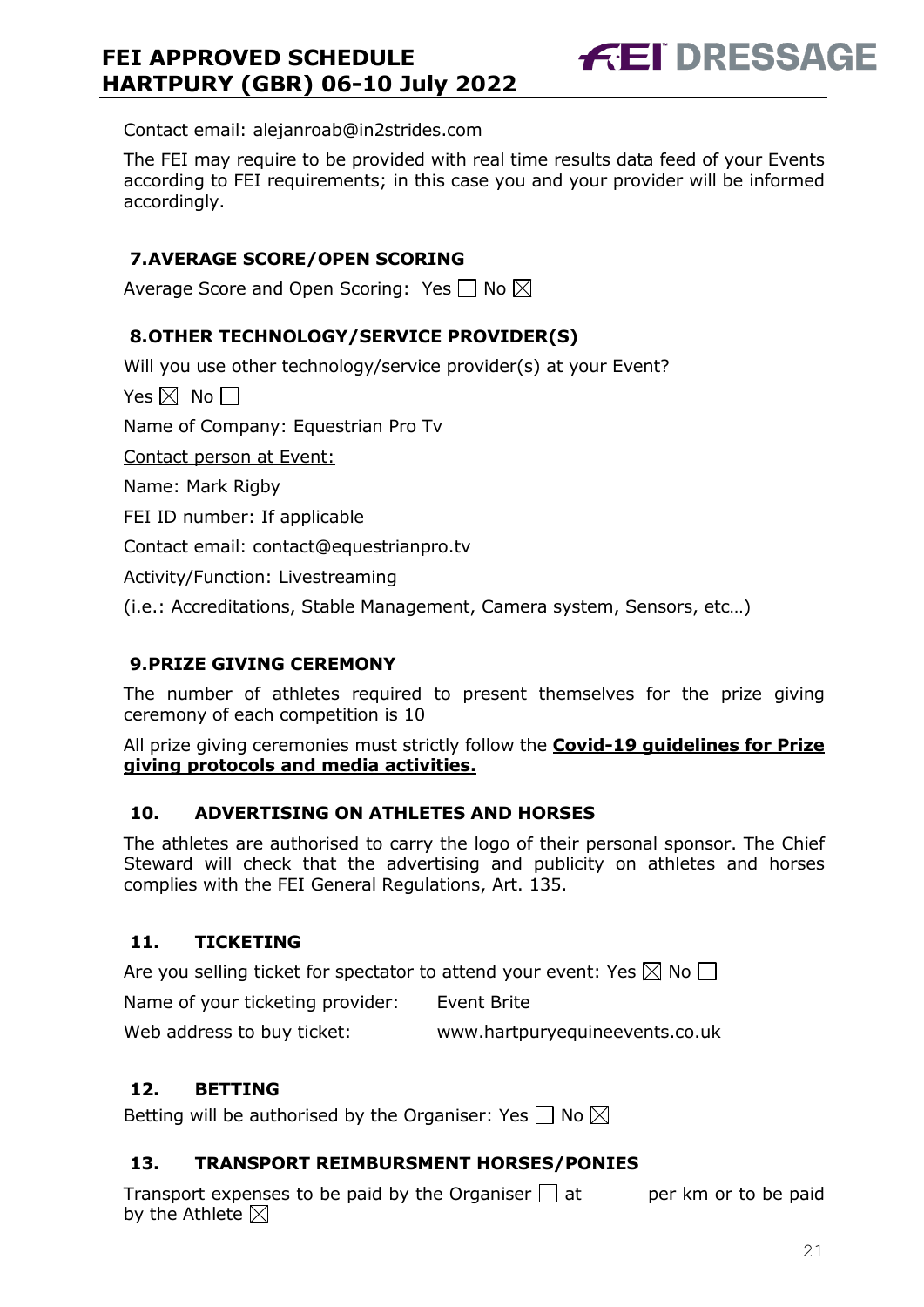

#### <span id="page-21-0"></span>**14. WELCOME**

The time and date of arrival of athletes, horses and their means of transport must be given to the Organiser in order to facilitate them on arrival.

#### <span id="page-21-1"></span>**15. LOCAL TRANSPORTATION - ARRANGEMENTS FROM HOTEL TO SHOWGROUNDS**

Walking distance  $\boxtimes$ 

Organiser Shuttle Service  $\Box$ 

Public Transport  $\Box$  to be paid by the Organiser  $\Box$  or the Athlete  $\Box$ 

If paid by the Athlete, approximate cost per round trip

Taxi  $\Box$  to be paid by the Organiser  $\Box$  or the Athlete  $\Box$ 

If paid by the Athlete, approximate cost per round trip

#### <span id="page-21-2"></span>**16. ENTRY RIGHT TO SHOWGROUNDS/ACCREDITED PERSONS**

Entry right to the stable areas according to the FEI Veterinary Regulations, Art. 1008-1009.

NUMBER ACCREDITED PERSONS:

Athlete: 1 Partner: Groom: 1 Horse Owner: 2 two (2) accreditations per horse acc. to FEI Passport

## <span id="page-21-3"></span>**17. SUSTAINABILITY**

Please consider the environment when organising an FEI Event. Please find useful information on FEI Sustainability here: <http://inside.fei.org/fei/your-role/organisers/handbook>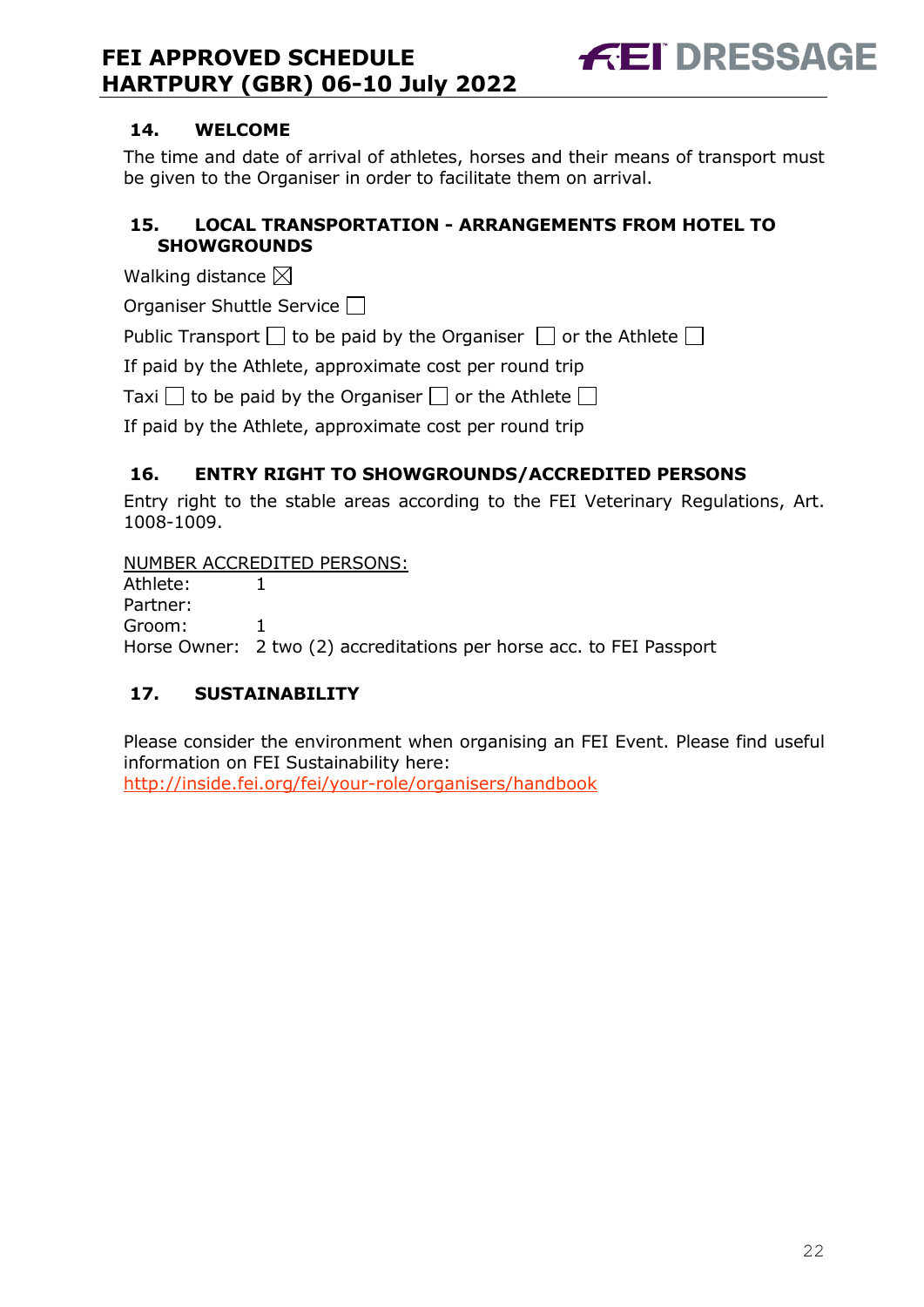# <span id="page-22-0"></span>**XII. VETERINARY MATTERS**

#### <span id="page-22-1"></span>**1.CUSTOMS FORMALITIES**

| Name:      | Peden Bloodstock Ltd.                       |
|------------|---------------------------------------------|
| Address:   | Borough COurt, Hartley, Hampshire, RG27 8JA |
| Telephone: | +44 (0) 1252 844042                         |
| Email:     | shipping@peden.co.uk                        |

#### <span id="page-22-2"></span>**2.HEALTH REQUIREMENTS**

#### **GENERAL**

In accordance with the FEI Code of Conduct for the Welfare of the Horse it is imperative that all Horses at FEI Events are physically fit and free from infectious disease before being allowed to compete.

#### **ENTRY OF HORSES**

| Required health tests and vaccinations: | N/A |
|-----------------------------------------|-----|
| Quarantine period:                      | N/A |
| Specimen Import Licence applied:        | N/A |

#### <span id="page-22-3"></span>**3.NATIONAL REQUIREMENTS**

N/A

#### <span id="page-22-4"></span>**4.PONIES**

FEI Veterinary Regulations, Chapter IX and Annex IX: For all Pony Events, Ponies must be available for Pony Measurement if requested by the FEI.

#### <span id="page-22-5"></span>**5.INJURY SURVEILLANCE**

FEI Veterinary Regulations, Chapter VIII: Horses participating in FEI Events are subject to injury surveillance protocols; and in the event of fatality, a postmortem examination.

#### <span id="page-22-6"></span>**6.TRANSPORT OF HORSES**

Horses must be fit to travel and be transported in suitable vehicles. Any government requirements for disease testing and control must be requested well in advance, to ensure that the horse is in compliance by the time of arrival at the border of the country where the Event is taking place. Athletes, or their representatives, have the responsibility to comply with national legislation in both their country of origin and the host nation of the Event. Where necessary athletes must contact local government authorities or veterinary advisors for information regarding animal health requirements and transport legislation. Within the European Union (EU), this includes EU Council Regulation (EC) No 1/2005 concerning the protection of animals during transport within the Member States of the EU.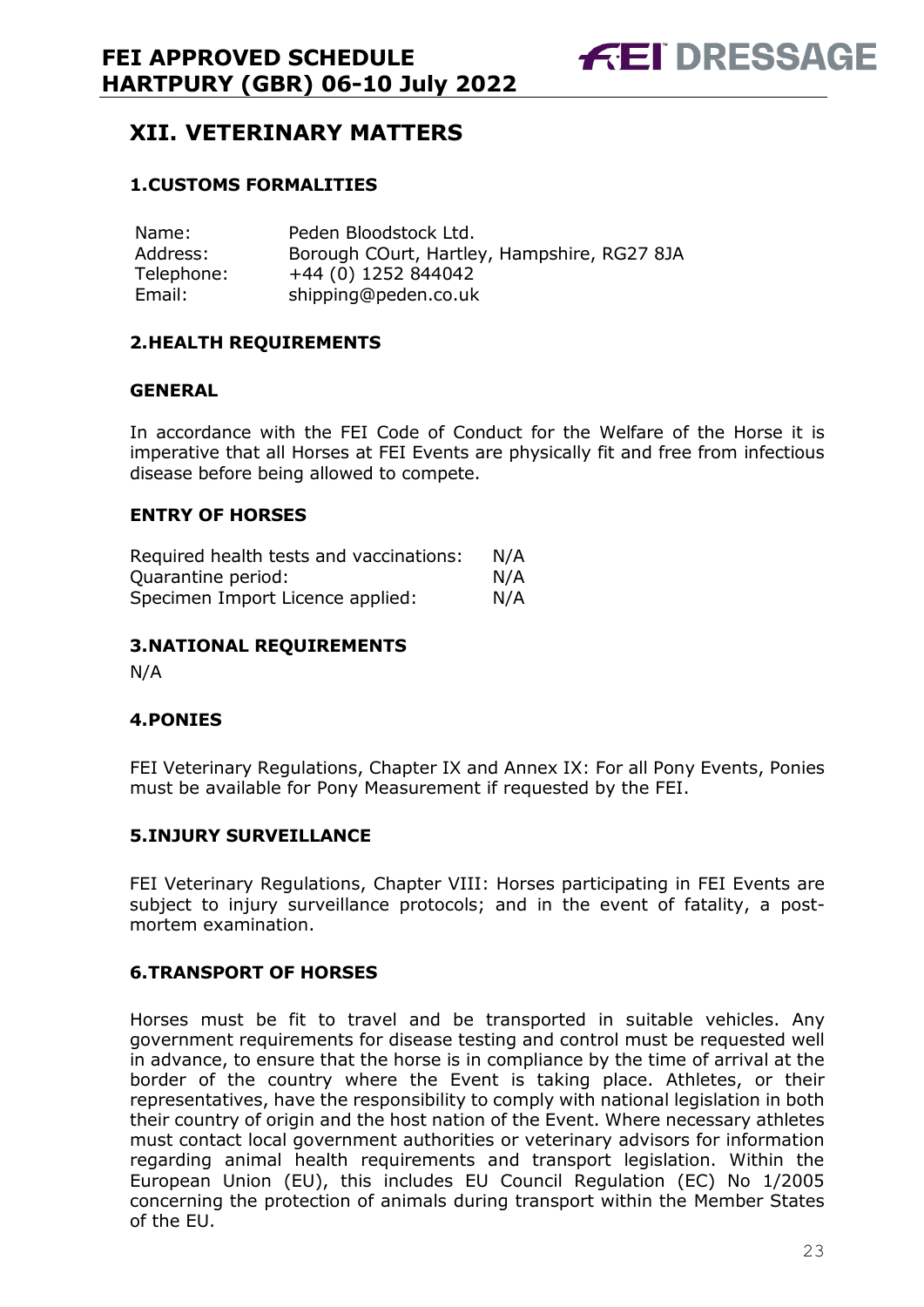#### <span id="page-23-0"></span>**7.VENUE ARRIVAL INFORMATION & FITNESS TO COMPETE**

#### **7.1 PASSPORTS. FEI General Regulations, Art. 137**

#### **For all issues relating to FEI Horse Passports/FEI Recognition Cards please contact your National Federation.**

All Horses competing at FEI Events must be registered with the FEI.

FEI Passports or FEI Recognition Cards (for those Horses with a national passport approved by the FEI) are compulsory for FEI Events.

NB: Horses entered in CIMs in their country of residence are not required to have an FEI Passport or FEI Recognition Card but must be properly registered with the FEI and identifiable (FEI General Regulations, Art. 137.2).

Athletes who do not present a Horse's Passport and/or Recognition Card, or one that is not correctly validated or fail to meet other passport requirements will be **subject to Sanctions in accordance with Annex VI of the FEI Veterinary Regulations** and may not be allowed to compete.

**NB** for Horses permanently resident in a Member State of the European Union: all Horses must have a national EU passport in compliance with EU Regulations to which a FEI Recognition card is applied. The exception to this being Horses in possession of an FEI passport which has been continually revalidated without interruption.

#### **7.2 VACCINATIONS - EQUINE INFLUENZA. FEI Veterinary Regulations, Art. 1003**

Horses competing at FEI Events must comply with the requirements for Equine Influenza vaccination in accordance with the Veterinary Regulations and as summarised below.

| <b>VACCINATION</b>    | <b>PROTOCOL</b>                                                                                                                                                  | <b>ELIGIBILITY TO ENTER</b><br><b>VENUE</b>                                                                                                                              |
|-----------------------|------------------------------------------------------------------------------------------------------------------------------------------------------------------|--------------------------------------------------------------------------------------------------------------------------------------------------------------------------|
| <b>Primary Course</b> | 1 <sup>st</sup> Vaccination: day 0<br>2 <sup>nd</sup> Vaccination: day 21-92                                                                                     | May compete 7 days after the<br>2 <sup>nd</sup> Vaccination                                                                                                              |
| <b>First Booster</b>  | Within 7 months of the 2nd<br>of the<br>vaccination<br>Primary<br>Course                                                                                         | May compete for 6 months $+21$<br>days after the 2 <sup>nd</sup> vaccination of<br>the Primary Course<br>Must not compete in the 7 days<br>after receiving a vaccination |
| <b>Boosters</b>       | <b>MINIMUM:</b> within one year of<br>previous booster vaccination<br>IF COMPETING: must be in<br>the 6 months $+21$ days of the<br>booster previous vaccination | Must have been<br>vaccinated<br>within 6 months $+21$ days<br>before arriving at the Event<br>Must not compete in the 7 days<br>after receiving a vaccination            |

All FEI registered Horses intending to compete at FEI Events (including CIMs) must be vaccinated against Equine Influenza in accordance with these Veterinary Regulations. The exception being if the applicable domestic legislation prevents the use of Equine Influenza vaccines within the relevant territory.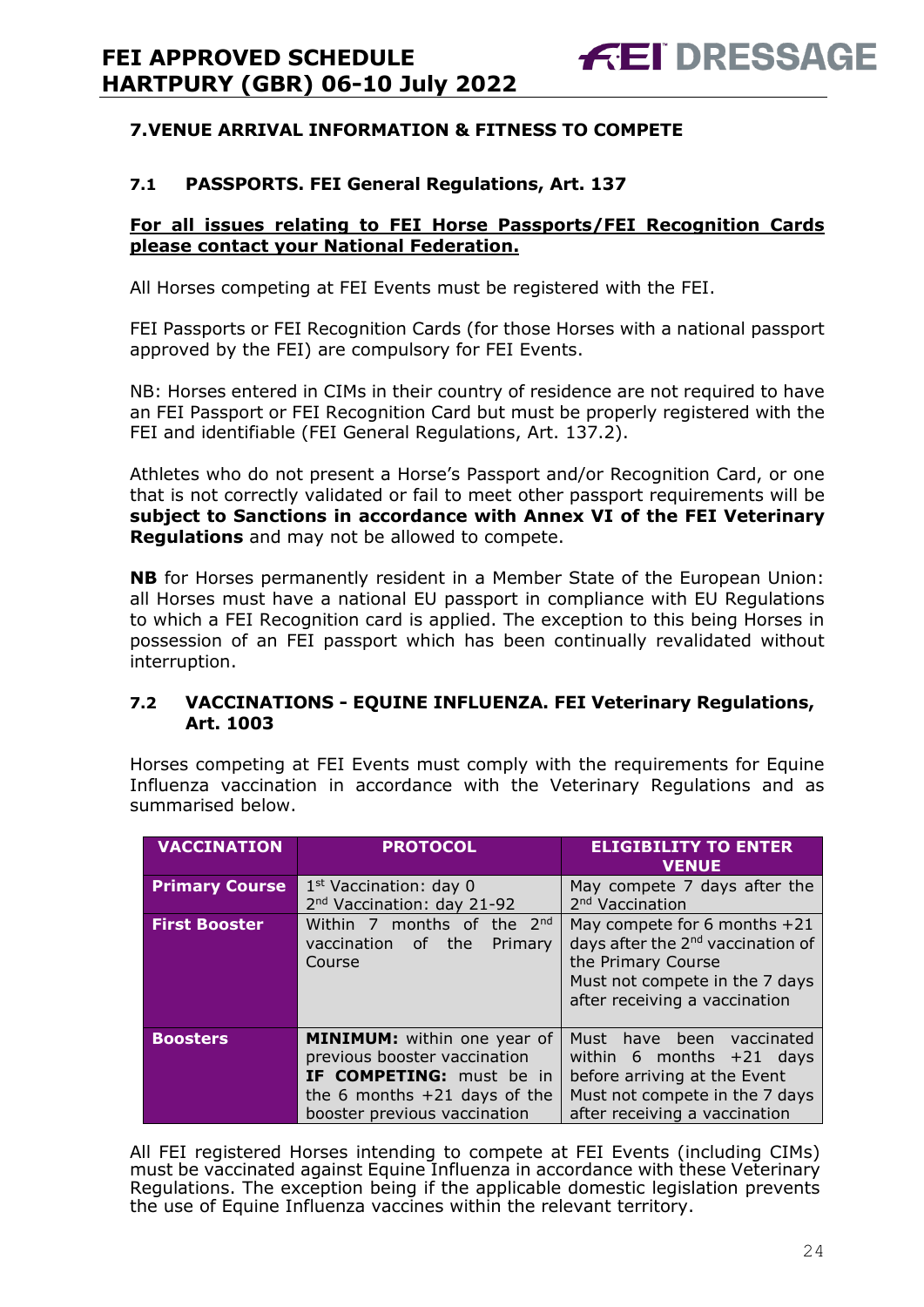#### **7.3 EXAMINATION ON ARRIVAL. FEI Veterinary Regulations, Art. 1031**

**FEI DRESSAGE** 

On arrival at an Event venue, all Horses must undergo an examination by a veterinarian to confirm their identification from their passport and micro-chip ID (where present), their vaccination status and general health. To protect all horses attending events, any Horse with a questionable health status concerning vaccination, disease or other concerns, must be stabled within the isolation facilities provided by the Organising Committee pending a decision on entering the venue. PRs must fulfil the Horse Health Requirements via the FEI HorseApp in advance of the event which will be checked at the Examination on Arrival.

#### **7.4 HORSE INSPECTIONS. FEI Veterinary Regulations, Art. 1034-1042**

All Horses will be assessed for their fitness to compete during the Horse Inspection. Any Horse demonstrating questionable fitness may be referred to the Holding Box for further veterinary examination. Horses not deemed fit to compete by the Inspection Panel will not be permitted to compete.

#### **7.5 LIMB SENSITIVITY EXAMINATION. FEI Veterinary Regulations, Art. 1048-1053 and Annex VIII**

All Horses are subject to examination under the protocol for abnormal limb sensitivity throughout the period of an Event. For Jumping that includes, but is not limited to, between rounds and before the Jump Off. For Endurance that includes, but is not limited to, pre-ride, during the ride and after the ride. Horses may be examined once or on multiple occasions during the Period of an Event. Horses may be selected for examination under the protocol randomly or they may be targeted. All Horses selected to be tested must submit promptly to the examination or are subject to immediate disqualification. There is no obligation to examine any specific number of Horses at an Event.

#### <span id="page-24-0"></span>**8. EQUINE ANTI-DOPING AND CONTROLLED MEDICATION PROGRAMME (EADCMP). FEI Regulations, Chapter VII**

#### **8.1 SAMPLING. FEI Veterinary Regulations, Chapter VII**

All horses competing at FEI Events may be subject to sampling for the presence of Prohibited Substances in accordance with the Anti-Doping and Controlled Medication Regulations (EADCMRs). Horses may be selected for sampling in accordance with obligatory testing, targeted or random sampling procedures. Refer to FEI Financial Charges for details of fees relating to Equine and Human Anti-Doping program (EADCMP), which OCs/NFs have the right to charge to the athlete (applicable for all FEI events worldwide).

#### **8.2 ELECTIVE TESTING. FEI Veterinary Regulations, Art. 1058**

Elective Testing may be carried out prior to an Event to check for the presence of Prohibited Substances. Please refer to https://inside.fei.org/fei/cleansport/horses for information and details.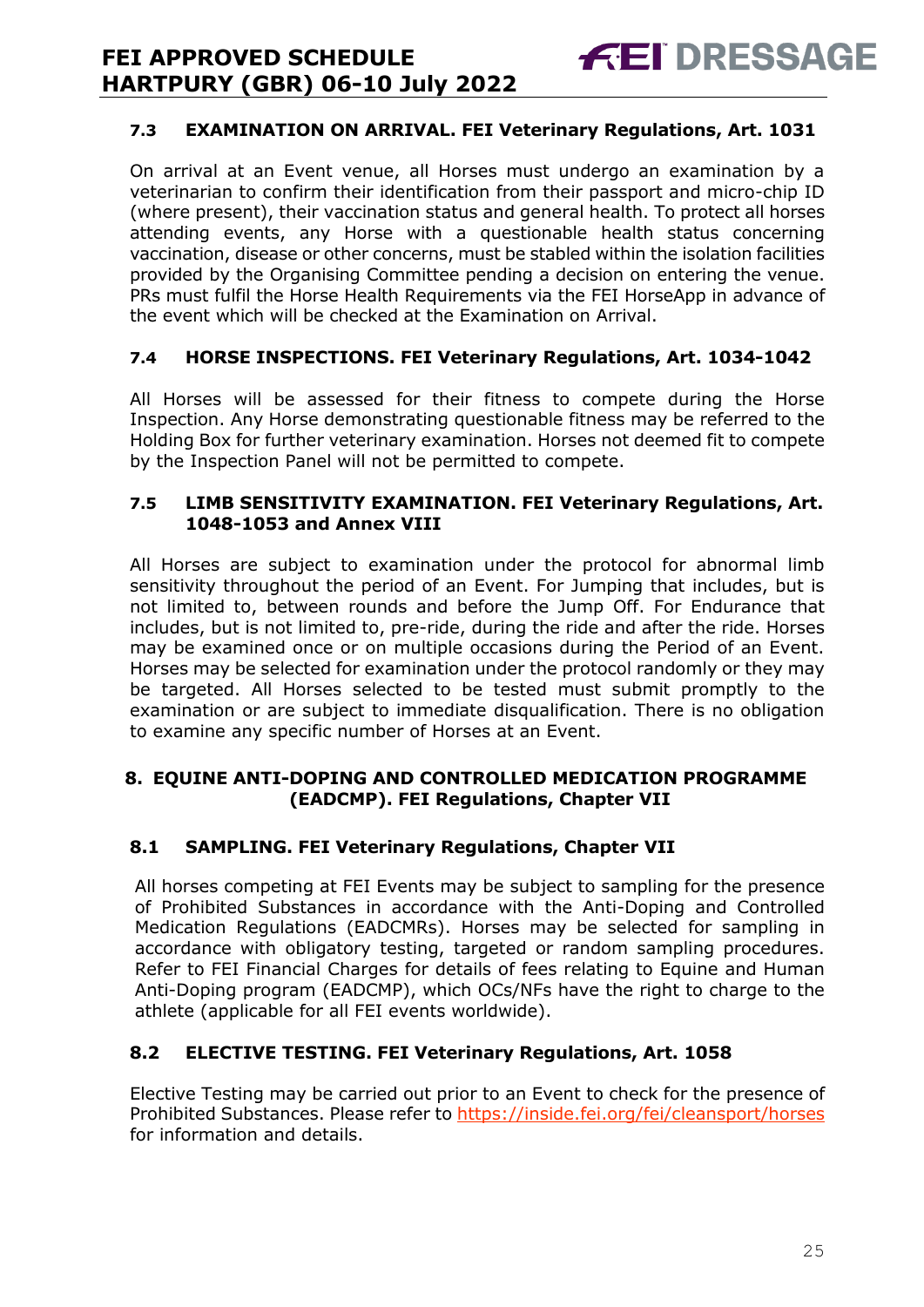# <span id="page-25-0"></span>**XIII. HUMAN ANTI-DOPING**

Athletes can be tested at any FEI Event, by the FEI or by other Anti-Doping Organisations with Testing jurisdiction. Organisers will have the responsibility to provide facilities and staff/volunteers to facilitate such Testing if requested by the FEI as outlined in the FEIs' Anti-doping Rules for Human Athletes (ADRHA), Art. 22.3.

The ADRHA rules are published on the FEI's website at <http://inside.fei.org/content/anti-doping-rules>

# <span id="page-25-1"></span>**XIV. ADDITIONAL INFORMATION**

#### <span id="page-25-2"></span>**1.THE FEI POLICY FOR ENHANCED COMPETITION SAFETY DURING THE COVID-19 PANDEMIC**

The FEI Policy for Enhanced Competition Safety during the Covid-19 Pandemic ("Policy") <https://inside.fei.org/fei/covid-19/return-to-play/policy-tools> is mandatory and applies for any FEI Event taking place **as of 1 July 2020**. The Policy has been developed based on currently accepted best practices by the WHO and US Center for Disease Control (CDC) and will be continually reviewed and updated as more information becomes available. It is not intended to replace the applicable guidance and policies from domestic government and health authorities, but to supplement their recommendations with sport specific considerations.

The OC shall submit the risk assessment and mitigation plan (including name and contact details of the person in charge) to the FEI as an annex to the Event Schedule, **at the latest ten (10) working days before the event's deadline for Definite Entries**.

Events for which the FEI has not received the documented risk assessment and mitigation measures plan in accordance with Art. 2.1.g) of the Policy, **will be removed from the FEI calendar** in accordance with the FEI General Regulations, Art. 112.3.

#### **ASSUMPTION OF RISK / WAIVER OF LIABILITY**

In consideration of being allowed to participate in the Event and related activities, all Participants (as defined in the Policy) acknowledge, appreciate, and agree that:

- 1. Participation includes possible exposure to and illness from infectious diseases including but not limited to COVID-19. While particular rules and personal discipline may reduce this risk, the risk of serious illness and death does exist; and,
- 2. The Participants knowingly and freely assume all such risks, both known and unknown, even if arising from the negligence of the OC or others, and assume full responsibility for their participation; and,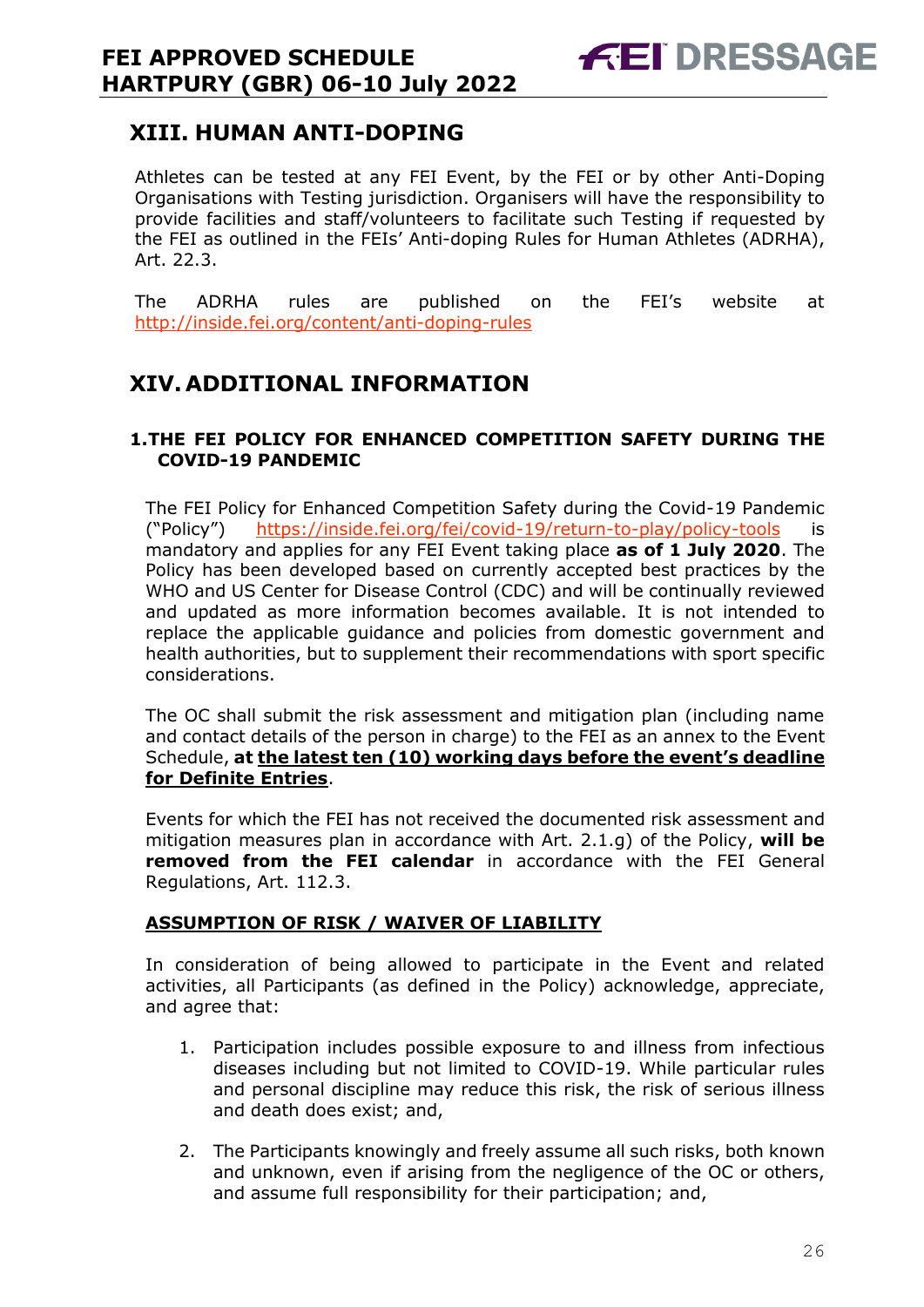3. The Participants willingly agree to comply with the stated and customary terms and conditions for participation as regards protection against infectious diseases. If, however, a Participant observes any unusual or significant hazard during their presence or participation, the Participant will remove themself from participation and bring such to the attention of the nearest official immediately; and,

**FEI DRESSAGE** 

4. The Participants, for themselves and on behalf of their heirs, assigns, personal representatives and next of kin, HEREBY RELEASE AND HOLD HARMLESS THE OC AND THE FEI, their officers, officials, agents, and/or employees, other participants, sponsoring agencies, sponsors, advertisers, and if applicable, owners and lessors of premises used to conduct the event ("RELEASEES"), WITH RESPECT TO ANY AND ALL ILLNESS, DISABILITY, DEATH, or loss or damage to person or property, WHETHER ARISING FROM THE NEGLIGENCE OF RELEASEES OR OTHERWISE, to the fullest extent permitted by law.

The Participants confirm to have read this release of liability and assumption of risk agreement, fully understand its terms, and understand that they have given up substantial rights.

#### <span id="page-26-0"></span>**2.INSURANCES AND NATIONAL REQUIREMENTS**

Equestrian sports involve inherent dangerous risks. To the greatest extent permitted by law, the FEI and the FEI Event Organiser shall NOT be liable for any damages relating to loss of property or injury of any kind to Athletes, Owners, Support Personnel or Horses at or in connection with an FEI Event and the FEI expressly excludes all such liability.

#### **2.1 ATHLETES, OWNERS AND SUPPORT PERSONNEL**

#### **2.1.1 Personal Accident and Health Insurance**

It is your responsibility as an Athlete/Owner/ Support Personnel to ensure that you have adequate personal accident insurance in place to cover your participation at FEI Events and in particular to insure against any personal injury or medical expenses arising from an accident, injury or illness which may occur at a FEI Event.

You should check with your National Federation to confirm if your National Federation's insurance policy (if any) covers personal accidents and/or illnesses which may occur when you are attending at/participating in FEI Events.

If your National Federation does not have a personal accident/health insurance policy or if the National Federation's insurance policy does not cover personal accident or health claims, then you should obtain your own personal accident and health insurance policy to cover your attendance/participation at FEI Events.

#### **2.1.2 Personal Property Insurance**

You should also ensure that you are insured against property loss, theft or damage which may occur at an FEI Event.

Again, the advice is to check with your National Federation to confirm if they have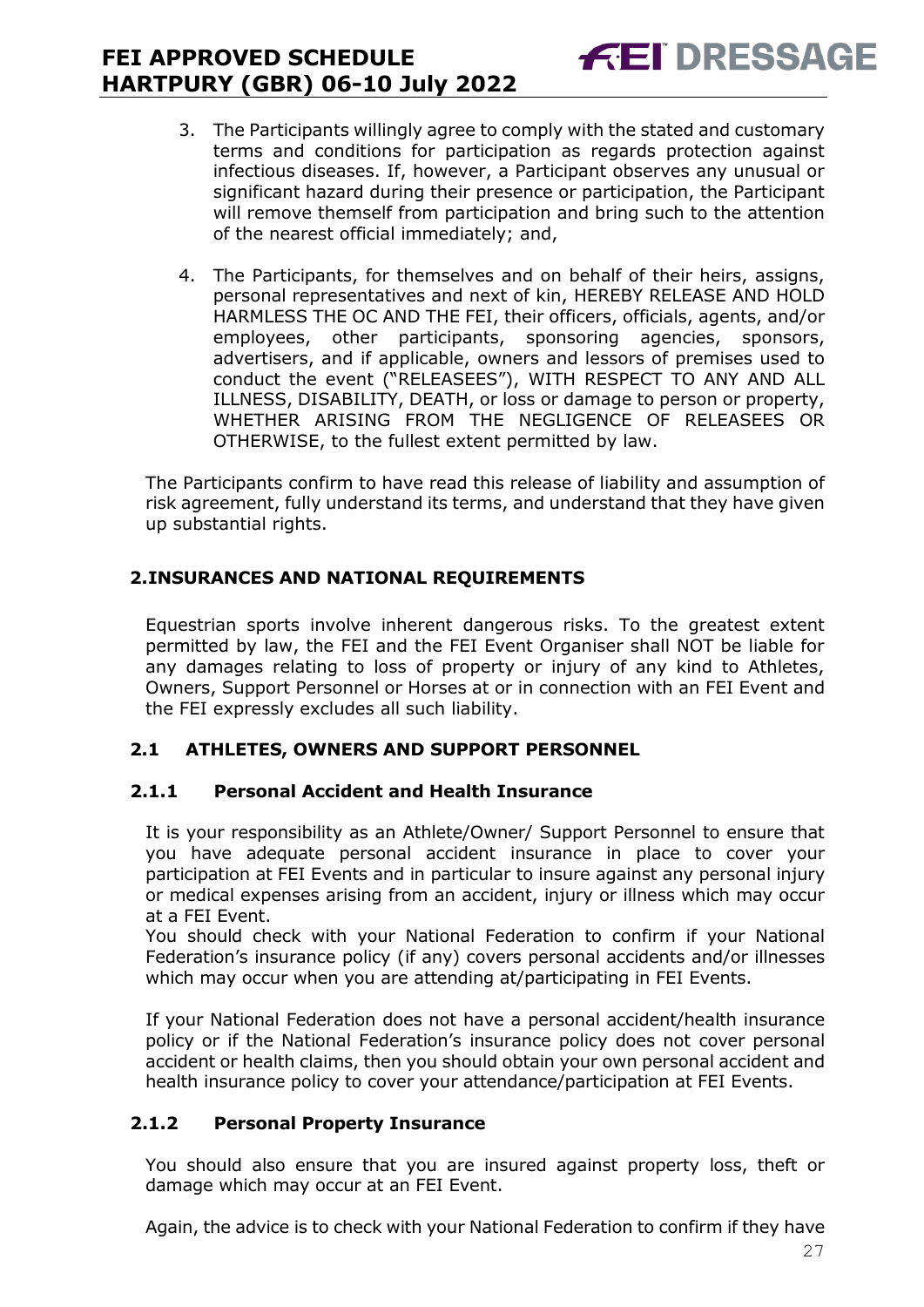an insurance policy in place which would cover you in case of such property loss, theft or damage. If not, then you should obtain your own personal property insurance to cover such situations.

**FEI DRESSAGE** 

#### **2.1.3 Press Equipment**

Press equipment and other items left in the Press workroom, Press lockers, the Press Tribune or anywhere on the showgrounds are left entirely at the owner's risk. The Organising Committee does not accept any responsibility for any loss or damage to such equipment or items. Members of the Press are advised not to leave any equipment or personal items unattended.

#### **2.2 ATHLETES AND OWNERS**

#### **2.2.1 Third Party Liability Insurance**

As an Athlete/Owner you are personally responsible for damages to third parties caused by you, your employees, Support Personnel, your agents or your Horses. You are, therefore, strongly advised to take out third-party liability insurance providing full coverage in relation to FEI Events at home and abroad, and to keep the policy up to date.

The FEI and the Organiser will NOT be responsible for any damage caused to third parties by you, your employees, Support Personnel, your agents or your Horses.

#### **2.2.2 Additional Liability Information**

N/A

#### **2.2.3 Horse Insurance**

As an Owner you should ensure that your Horses are adequately insured against any injuries or illnesses they may sustain while participating at a FEI Event.

#### <span id="page-27-0"></span>**3.PROTESTS/APPEALS**

To be valid, all Protests and Appeals must be made in writing and accompanied by a deposit of CHF 150.- or equivalent, as mentioned in the FEI General Regulations, Art. 161-162: [https://inside.fei.org/content/general](https://inside.fei.org/content/general-regs-statutes)[regs-statutes](https://inside.fei.org/content/general-regs-statutes)

#### <span id="page-27-1"></span>**4.DISPUTES**

In the event of any discussion concerning the interpretation of the schedule (in translated languages), the English version will be decisive.

#### <span id="page-27-2"></span>**5.MODIFICATION TO SCHEDULE**

In exceptional circumstances, together with the Approval of the Chefs d'Equipe, host NF delegate, if any, and the Ground Jury, the OC may change the schedule in order to clarify any matters arising from an omission or due to unforeseen circumstances. Any such changes must be notified to all Athletes and Officials as soon as possible and they must be reported to the FEI by the Foreign Judge.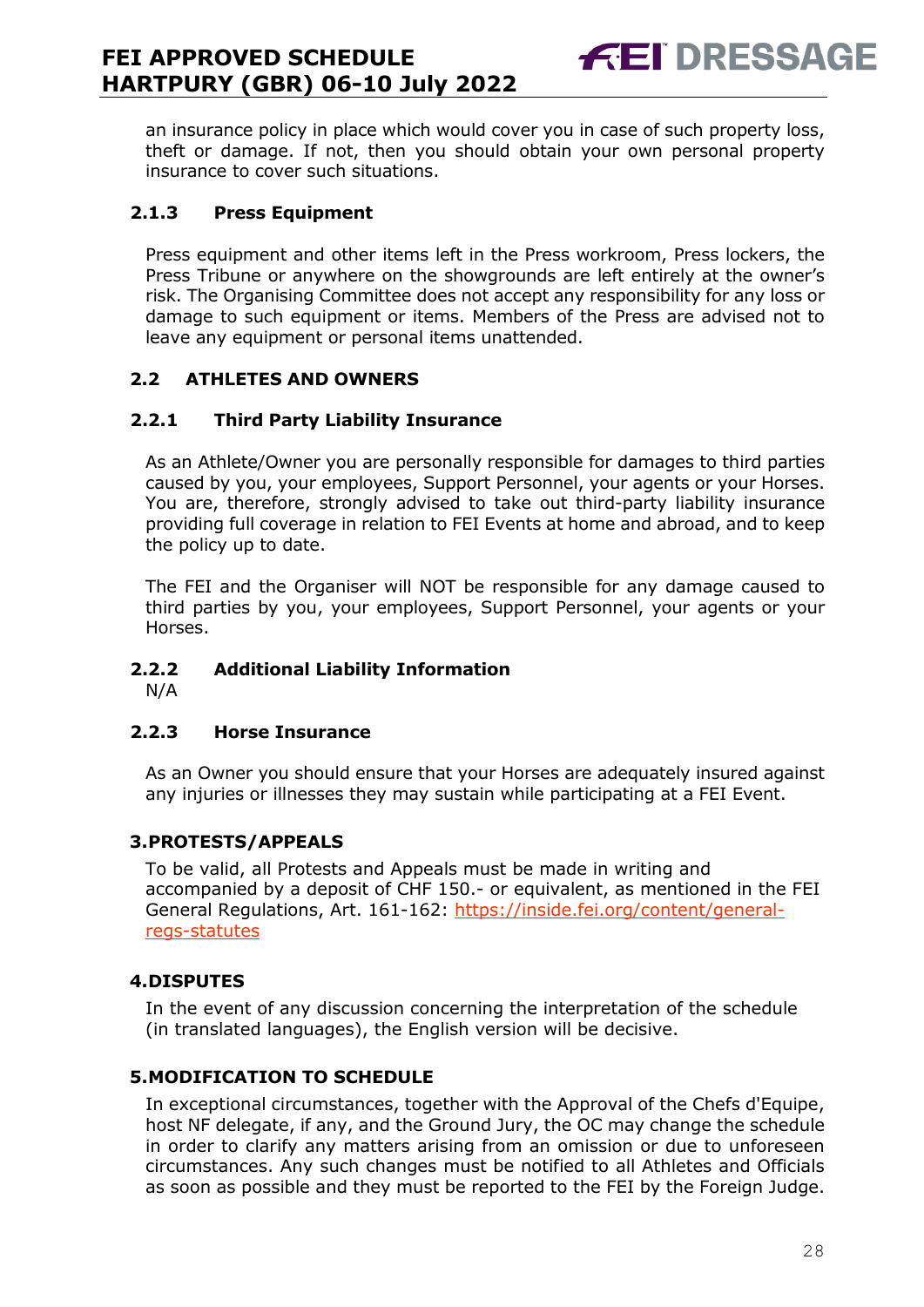#### <span id="page-28-0"></span>**6.ADDITIONAL INFORMATION FROM THE ORGANISER**

#### **Age of Athletes and Horses according to the Event's Category:**

| <b>Event's Category</b>               | <b>Age of Athletes</b>                                   | <b>Age of Horses</b>        |
|---------------------------------------|----------------------------------------------------------|-----------------------------|
| <b>Grand Prix/Grand Prix Special/</b> | As of 16 <sup>th</sup> year                              | Min 8 y.o.                  |
| <b>Grand Prix Freestyle/</b>          |                                                          |                             |
| <b>Intermediate II/Intermediate</b>   |                                                          |                             |
| A/ Intermediate B                     |                                                          |                             |
| <b>Prix St. Georges/Intermediate</b>  | As of 16 <sup>th</sup> year                              | Min. 7 y.o.                 |
| I/ Intermediate I Freestyle           |                                                          |                             |
| CH-Y/CDIY/CDIOY                       | As of $16th$ year to end $21st$ year                     | Min. 7 y.o.                 |
| CH-J/CDIJ/CDIOJ                       | As of $14th$ year to end $18th$ year                     | Min. 6 y.o.                 |
| CH-P/CDIP/CDIOP                       | As of $12^{th}$ year to end $16^{th}$ year               | Min. 6 y.o.                 |
| CH-Ch/CDICh/CDIOCh                    | As of $12^{th}$ year to end $14^{th}$ year               | Min. 6 y.o.                 |
| CH-U25/CDIU25/CDIOU25                 | As of 16 <sup>th</sup> year to end 25 <sup>th</sup> year | Min. 8 y.o.                 |
| <b>CDIAm</b>                          | As of 26 <sup>th</sup> year                              | Min. 7 y.o.                 |
|                                       |                                                          | Medium tour Min. 8 y.o.     |
| <b>CDIYH</b>                          | As of 16 <sup>th</sup> year                              | Min. $5 y.o. - Max. 7 y.o.$ |
| CH-M-YH-D                             | As of $16th$ year                                        | $5$ y.o. / 6 y.o. / 7 y.o.  |
|                                       |                                                          |                             |

#### **DEDUCTIONS FROM PRIZE MONEY AT COMPETITIONS:**

Full details of any deductions from prize money must be outlined in the schedule. This includes government taxes. If it is necessary for Organisers to deduct such taxes, they must provide participants with an official form indicating the amount of tax deducted.

The tax form must be provided to the athletes upon arrival and returned to the Organiser prior to departing.

#### **IMPORTANT**

#### **The total amount of prize money shown for each Competition in the schedule must be distributed. (FEI General Regulations, Art. 127-128)**

The value of the  $1<sup>st</sup>$  prize must not exceed  $1/3$  of the total prize money announced for the competition. Distribution of prize money: distributed to 25 % of participants. If there are between 5 and 19 athletes in the competition, min 5 prizes must be distributed.

If there are 4 or less athletes in the competition, the table below applies.

| Number of            |     |     | 3   |     | From 5 and                                                 |
|----------------------|-----|-----|-----|-----|------------------------------------------------------------|
| <b>Starters</b>      |     |     |     |     | above                                                      |
| $1^{\rm st}$         | 33% | 33% | 33% | 33% | All the                                                    |
| 2 <sub>nd</sub>      |     | 25% | 25% | 25% | prize                                                      |
| 3 <sup>rd</sup>      |     |     | 20% | 20% | money                                                      |
| 4 <sup>th</sup>      |     |     |     | 15% | scheduled                                                  |
| Total<br>distributed | 33% | 58% | 78% | 93% | must be<br>distributed<br>among all<br>placed<br>athletes. |

The amount to be given to each athlete must be stated in the schedule.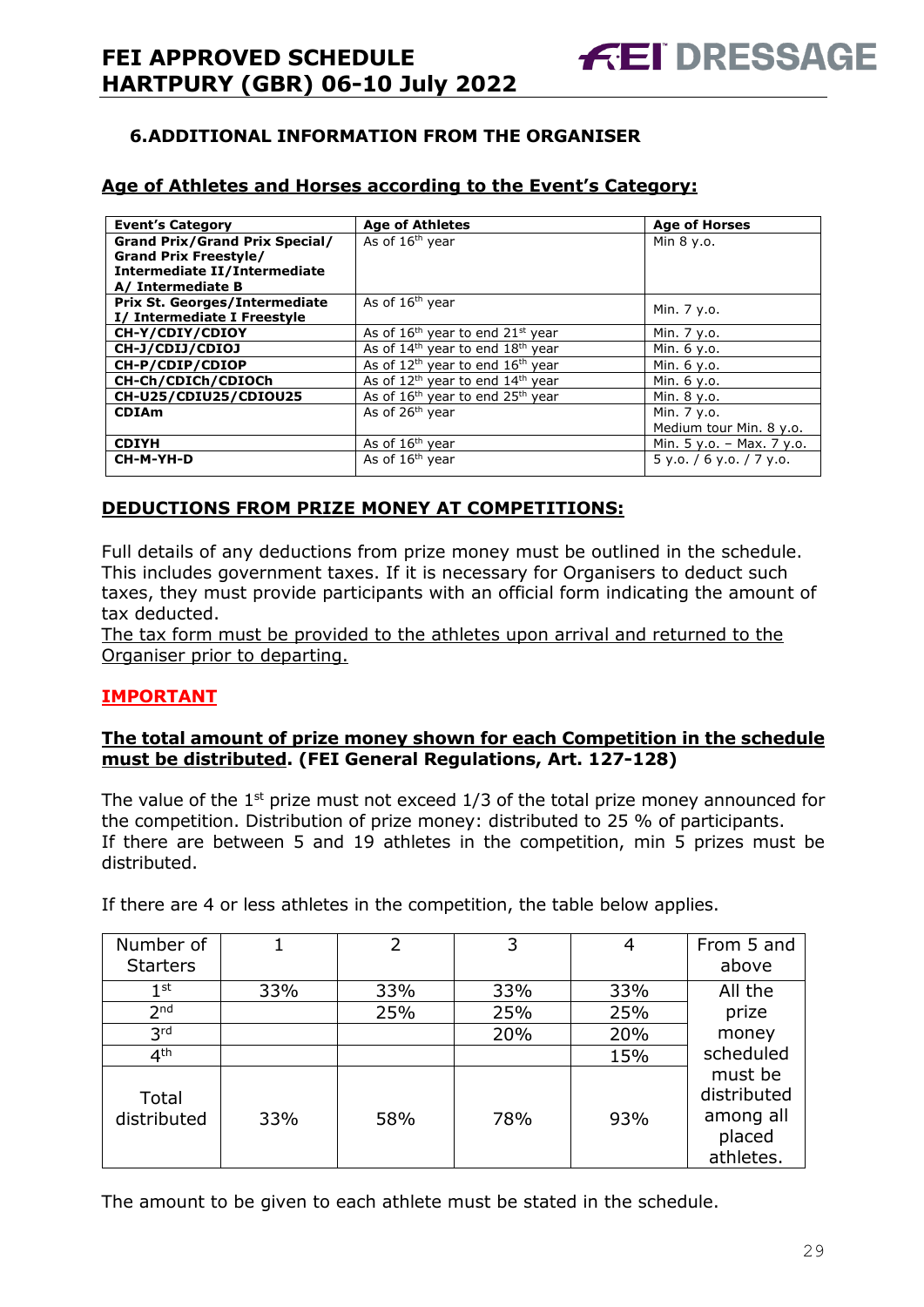**FEI DRESSAGE** 

# <span id="page-29-0"></span>**XV. ANNEXES**

#### <span id="page-29-1"></span>**1. FEI ENTRY SYSTEM**

Please fill the form below in order to provide you and the other members of your committee or your IT Providers access to the FEI Entry System.

| FEI ID <sup>1</sup> : | 10073236                             |             |
|-----------------------|--------------------------------------|-------------|
| Name*:                | Cheetham                             |             |
| First Name*:          | Phillip                              |             |
| E-Mail*:              | Philip.cheetham@hartpury.ac.uk       |             |
| Access Rights*:       | $\boxtimes$ Admin <sup>2</sup>       | Consult $3$ |
| FEI ID <sup>1</sup> : | 10239714                             |             |
| Name*:                | Cadoux-Hudson                        |             |
| First Name*:          | Kathryn                              |             |
|                       |                                      |             |
| E-Mail*:              | Kathryn.Cadoux-Hudson@hartpury.ac.uk |             |
| Access Rights*:       | $\boxtimes$ Admin <sup>2</sup>       | Consult $3$ |
| FEI $ID^1$ :          |                                      |             |
| Name*:                |                                      |             |
| First Name*:          |                                      |             |
| E-Mail*:              |                                      |             |

<sup>1)</sup> If already have an FEI user account.

- <sup>2)</sup> Provide you the required access to manage entries and substitutions and download entries/lists.
- 3) You are just able to consult and download the entries/lists.
- \*) Mandatory Fields